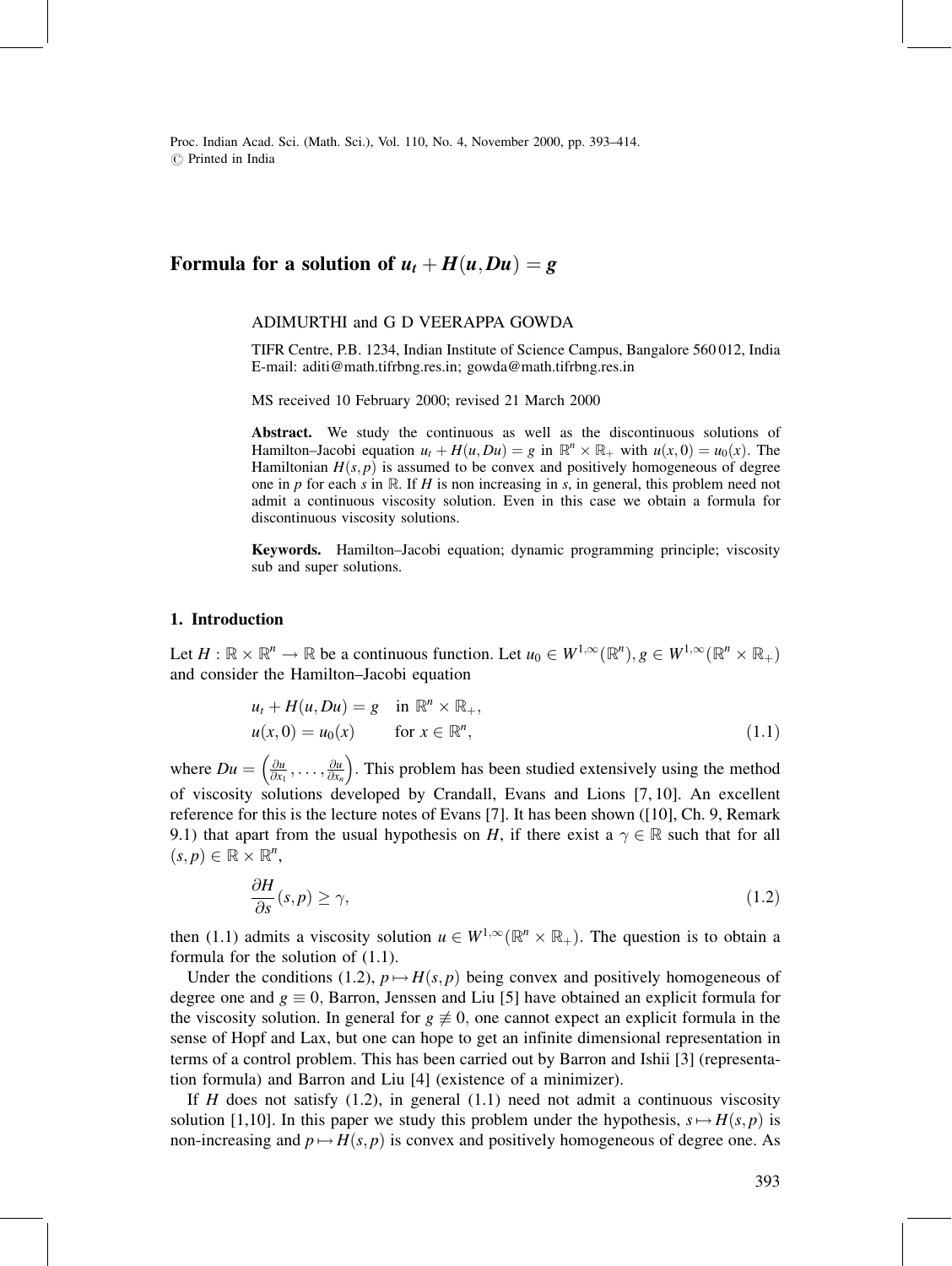far as our knowledge goes this problem has not been tackled in the literature. But in [1], the authors considered this problem with  $g = 0$  and obtained explicit formula for solutions. Here we extend this result for  $g \neq 0$  (see Theorem 2.2). The main ingredients in the proof of this are to prove semicontinuity property for the constraints (Corollary 4.1) and the dynamic programming principle (Lemmas 4.7 and 4.8). The same idea allows us to study problem  $(1.1)$  when H satisfies  $(1.2)$  (see Theorem 2.1) and of course this result can be obtained also from the results of [3] and [4] with proper modifications.

### 2. Main results

Let  $x \in \mathbb{R}^n, t > 0, 0 \le s < t, M > 0$  and define

$$
C(x, t, s) = \{ \xi \in W^{1, \infty}([s, t], \mathbb{R}^n); \ \xi(t) = x \},\tag{2.1}
$$

$$
C_M(x, t, s) = \{ \xi \in C(x, t, s); \ |\dot{\xi}|_{\infty} \le M \},
$$
\n(2.2)

$$
C(x,t) = C(x,t,0), C_M(x,t) = C_M(x,t,0),
$$

where  $\dot{\xi}(\theta) = d\xi/d\theta(\theta)$ . Let  $h : \mathbb{R}^n \to \mathbb{R} \cup {\{\pm \infty\}}$  and  $u : \mathbb{R}^n \times \mathbb{R}_+ \to \mathbb{R}$  be functions and  $g \in W^{1,\infty}(\mathbb{R}^n \times \mathbb{R}_+)$ . Let  $0 \le s \le \theta \le t$ ,  $\xi \in C(x,t,s)$ , define

$$
|u|_{t} = \sup \{|u(y, \theta)|; y \in \mathbb{R}^{n}, \theta \in [0, t]\},
$$

$$
\int_{s}^{\theta} g(\xi) = \int_{s}^{\theta} g(\xi(\lambda), \lambda) d\lambda,
$$
(2.3)

$$
\rho_{+}(\xi, t, s, h, g) = \underset{\theta \in [s, t]}{\text{ess sup}} \left\{ h(\dot{\xi}(\theta)) - \int_{s}^{\theta} g(\xi) \right\},\tag{2.4}
$$

$$
\rho_{-}(\xi, t, s, h, g) = \underset{\theta \in [s, t]}{\text{ess inf}} \left\{ h(\dot{\xi}(\theta)) - \int_{s}^{\theta} g(\xi) \right\},\tag{2.5}
$$

$$
\rho_{\pm}(\xi, t, h, g) = \rho_{\pm}(\xi, t, 0, h, g). \tag{2.6}
$$

Then we have the following results.

**Theorem 2.1.** Let  $u_0 \in W^{1,\infty}(\mathbb{R}^n)$ ,  $g \in W^{1,\infty}(\mathbb{R}^n \times \mathbb{R}_+)$ . Assume that H satisfies,

 $(H_1)$   $s \mapsto H(s, p)$  is non decreasing for all  $p \in \mathbb{R}^n$ .  $(H_2)$   $p \mapsto H(s, p)$  is convex, positively homogeneous of degree one for each  $s \in \mathbb{R}$ .

Let  $h$  denote the quasi convex dual of  $H$  defined by

$$
h(q) = \inf \{ \gamma : H(\gamma, p) \ge \langle p, q \rangle \ \forall \, |p| = 1 \}. \tag{2.7}
$$

For  $(x, t) \in \mathbb{R}^n \times \mathbb{R}_+$ , define

$$
u(x,t) = \inf_{\xi \in C(x,t)} \left\{ u_0(\xi(0)) \vee \rho_+(\xi,t,h,g) + \int_0^t g(\xi) \right\}.
$$
 (2.8)

Then for each  $T > 0$ ,  $u \in W^{1,\infty}(\mathbb{R}^n \times [0,T])$  and is a viscosity solution of (1.1). Furthermore infimum is achieved in (2.8).

**Theorem 2.2.** Let  $u_0 \in W^{1,\infty}(\mathbb{R}^n)$ ,  $g \in W^{1,\infty}(\mathbb{R}^n \times \mathbb{R}_+)$ . Assume that H satisfies

 $(H_3)$   $s \mapsto H(s, p)$  is non-increasing for all  $p \in \mathbb{R}^n$ ,  $(H_4)$   $p \mapsto H(s, p)$  is convex, positively homogeneous of degree one, for each  $s \in \mathbb{R}$ .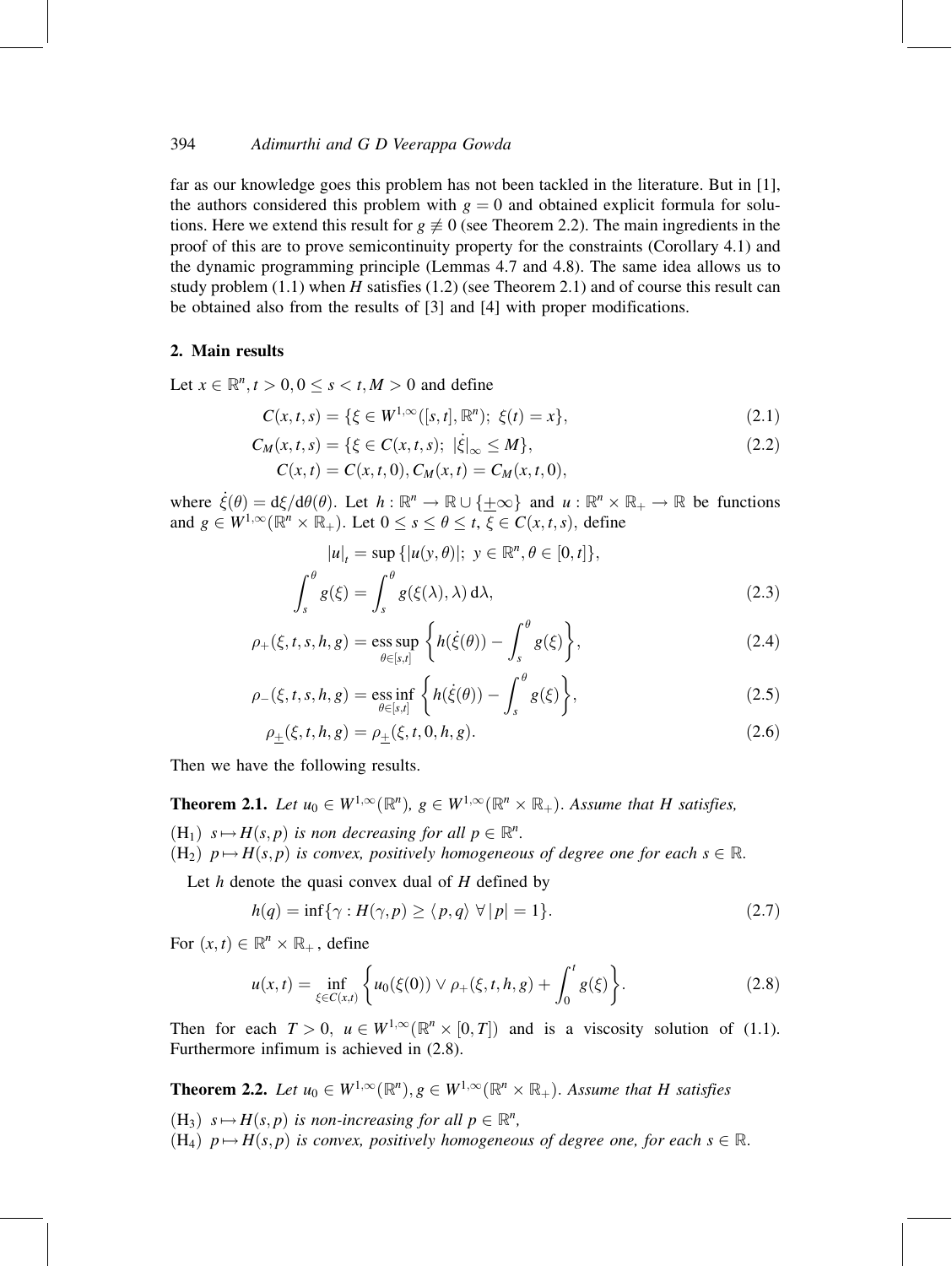Let  $h$  denote the quasi concave dual of  $H$  defined by

$$
h(q) = \sup\{\gamma : H(\gamma, p) \ge \langle p, q \rangle \ \forall \ |p| = 1\}.
$$
 (2.9)

For  $(x, t) \in \mathbb{R}^n \times \mathbb{R}_+$ , define

$$
\underline{u}(x,t) = \inf_{\xi \in C(x,t)} \left\{ u_0(\xi(0)) + \int_0^t g(\xi); \ u_0(\xi(0)) \le \rho_-(\xi,t,h,g) \right\},\tag{2.10}
$$

$$
\overline{u}(x,t) = \inf_{\xi \in C(x,t)} \left\{ u_0(\xi(0)) + \int_0^t g(\xi); \ u_0(\xi(0)) < \rho_-(\xi,t,h,g) \right\}.
$$
 (2.11)

Then  $\mu$  is a lower semicontinuous viscosity solution of (1.1) and  $\bar{u}$  is an upper semicontinuous viscosity solution of (1.1). Also infimum is achieved in (2.10). Furthermore if  $g(x,t) = g_1(x,t) + g_2(t), t \rightarrow tg_1$  is non-increasing in t,  $g_2(t) \le 0$  and  $H(u,p) > 0$  for all  $p \neq 0, u \in \mathbb{R}$ , then  $\underline{u}^* = \overline{u}$  and  $\overline{u}_* = \underline{u}$ . In this case the two solutions coincide.

*Remark* 2.3. For  $g \equiv 0$ , using Jenssen's inequality as in Lemma 3.3 of [5], Theorem 2.1 reduces to Theorem 3.1 of [5]. Also Theorem 2.2 reduces to Theorem 2.1 of [1].

#### 3. Preliminaries

In this section we recall the definitions and known results from [9, 6, 5] and [4] without proofs.

#### DEFINITION 3.1

Let  $\Omega \subset \mathbb{R}^n$  be a domain and V be a locally bounded function. For  $x \in \overline{\Omega}$  define

$$
V^*(x) = \limsup_{r \to 0} \{ V(z) : |z - x| \le r \},
$$
  

$$
V_*(x) = \liminf_{r \to 0} \{ V(z) : |z - x| \le r \}.
$$

Then  $V^*$  is an upper semicontinuous and  $V_*$  is a lower semicontinuous functions and  $V_* < V < V^*$ .

As in [6] and [9], we have the following:

### DEFINITION 3.2

Let U be a locally bounded function in  $\mathbb{R}^n \times \mathbb{R}_+$ .

- 1. U is said to be a subsolution of (1.1) if for any  $(x_0, t_0) \in \mathbb{R}^n \times \mathbb{R}_+, \varphi \in C^1(\mathbb{R}^n \times \mathbb{R}_+)$ such that  $(x_0, t_0)$  is a local maximum for  $U^* - \varphi$  with  $U^*(x_0, t_0) = \varphi(x_0, t_0)$ , then at  $(x_0, t_0), \varphi_t + H(\varphi, D\varphi) \leq g$  and  $U^*(x, 0) \leq u_0(x)$ .
- 2. U is said to be a super solution of (1.1) if for any  $(x_0, t_0) \in \mathbb{R}^n \times \mathbb{R}_+, \varphi \in C^1(\mathbb{R}^n \times \mathbb{R}_+)$ such that  $(x_0, t_0)$  is a local minimum for  $U_* - \varphi$  with  $U_*(x_0, t_0) = \varphi(x_0, t_0)$ , then at  $(x_0, t_0), \varphi_t + H(\varphi, D\varphi) \geq g$  and  $U_*(x, 0) \geq u_0(x)$ .
- 3. U is said to be a viscosity solution of  $(1.1)$  if U is both a sub and a super solution.

Now recall some properties of quasi convex (concave) dual of H. Let H satisfy  $(H_1)$  and  $(H_2)$ . Then

 $(A_1)$  h is a lower semicontinuous quasi convex function i.e, for any  $q_1, q_2 \in \mathbb{R}^n$ ,  $t \in [0, 1]$ ,  $h(tq_1 + (1 - t)q_2) \leq \max\{h(q_1), h(q_2)\},\$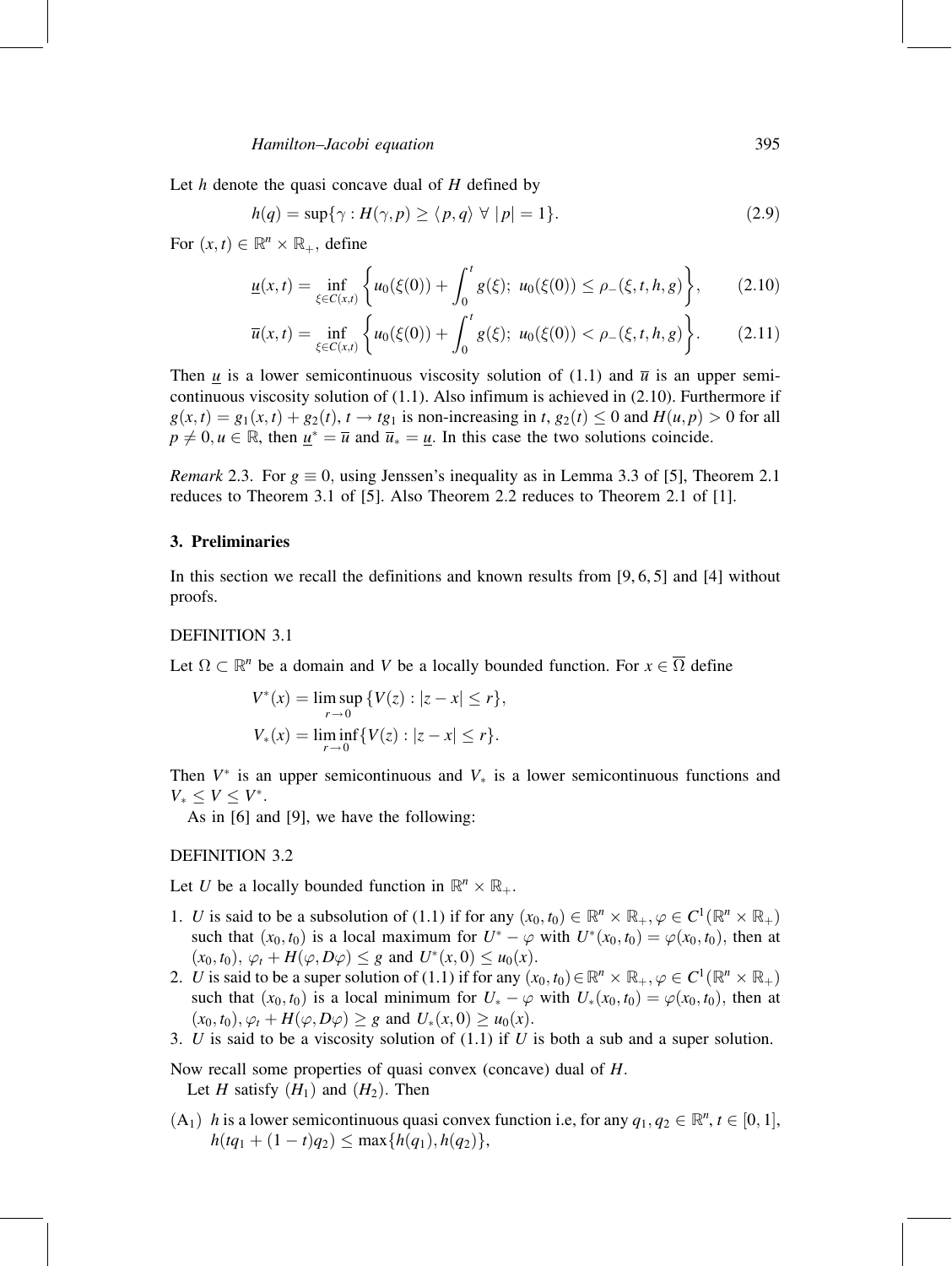$(A_2)$  inf  $h = -\infty$ ,  $\lim_{|q| \to \infty} h(q) = \infty$ ,  $(A_3)$   $H(s, p) = \sup\{\langle p, q \rangle; h(q) \leq s\}.$ 

Proofs of  $(A_1)$  to  $(A_3)$  follow from lemmas (2.1) and (2.2) of [5].

Let H satisfy  $(H_3)$  and  $(H_4)$  of Theorem 2.2 and let h be the quasi concave dual of H. Then

(A<sub>4</sub>) h is an upper semicontinuous quasi concave function i.e, for  $t \in [0, 1], q_1, q_2 \in \mathbb{R}^n$ ,  $h(tq_1 + (1-t)q_2) \geq \min\{h(q_1), h(q_2)\},\$  $(A_5)$  sup  $h = +\infty$ ,  $\lim_{|q| \to \infty} h(q) = -\infty$ ,  $(A_6)$   $H(s, p) = \sup\{\langle p, q \rangle : s \leq h(q)\}.$ 

 $(A_4)$  to  $(A_6)$  follow from  $(A_1)$  to  $(A_3)$  applied to the Hamiltonian  $H(s, p) = H(-s, p)$ .

#### 4. Proof of theorems

Before going to the proof of the theorems, we need the following lemma for proving the existence of a minimizer and the semicontinuity of u and  $\overline{u}$ .

Let  $0 \le s < t$  and  $1 \le p \le \infty$ . Let  $b, b_{\kappa} : L^p([s, t]) \times [s, t] \to \mathbb{R}$  be continuous functions. Assume that  $b, b_{\kappa}$  satisfies the following hypothesis: For  $\xi, \xi_{\kappa} \in L^p([s, t]), \theta$ ,  $\theta_{\kappa} \in [s, t]$  such that  $\xi_{\kappa} \to \xi$  strongly in  $L^p$  and  $\theta_{\kappa} \to \theta$  as  $\kappa \to \infty$ , then

$$
\lim_{\kappa \to \infty} b_{\kappa}(\xi_{\kappa}, \theta_{\kappa}) = b(\xi, \theta).
$$

Lemma 4.1. Let  $h : \mathbb{R}^n \to \mathbb{R} \cup \{+\infty\}$  be a function and b,  $b_{\kappa}$  satisfying the above hypothesis and  $\eta, \eta_{\kappa} \in L^p([s, t], \mathbb{R}^n)$  such that  $\eta_{\kappa} \longrightarrow \eta$  weakly. Then

(a) Assume that h is a lower semicontinuous quasi convex function. Then

$$
\underline{\lim}_{\kappa \to \infty} \operatorname*{ess\,sup}_{\theta \in [s,t]} \left\{ h(\eta_{\kappa}(\theta)) + b_{\kappa}(\xi_{\kappa}, \theta) \right\} \ge \operatorname*{ess\,sup}_{\theta \in [s,t]} \left\{ h(\eta(\theta)) + b(\xi, \theta) \right\} \tag{4.1}
$$

(b) Assume that h is an upper semicontinuous quasi concave function. Then

$$
\overline{\lim}_{\kappa \to \infty} \operatorname*{ess\,inf}_{\theta \in [s,t]} \left\{ h(\eta_{\kappa}(\theta)) + b_{\kappa}(\xi_{\kappa}, \theta) \right\} \le \operatorname*{ess\,inf}_{\theta \in [s,t]} \left\{ h(\eta(\theta)) + b(\xi, \theta) \right\} \tag{4.2}
$$

*Proof.* Observe that (a) follows from (b) by changing h to  $-h, b_{\kappa}$  to  $-b_{\kappa}$ . Hence it is enough to prove (b). Let

$$
C = \overline{\lim}_{\kappa \to \infty} \underset{\theta \in [s,t]}{\text{ess inf}} \{ h(\eta_{\kappa}(\theta)) + b_{\kappa}(\xi_{\kappa}, \theta) \}.
$$

If  $C = -\infty$ , then there is nothing to prove. Let  $m > 0$  and choose  $\kappa(m)$  such that  $\kappa(m) \to \infty$  as  $m \to \infty$  and for any  $\kappa \ge \kappa(m)$ 

$$
C - \frac{1}{m} \le \underset{\theta \in [s,t]}{\mathrm{ess\,inf}} \{ h(\eta_{\kappa}(\theta)) + b_{\kappa}(\xi_{\kappa}, \theta) \}.
$$

Since  $\eta_{\kappa} \to \eta$  as  $\kappa \to \infty$ , hence there exist  $0 \le \alpha_{\kappa l} \le 1$ ,  $\Sigma_{\kappa \ge \kappa(m)} \alpha_{\kappa l} = 1$ ,  $\alpha_{\kappa l \ne 0}$  for all but a finitely many  $\kappa$  such that  $f_l = \sum_{\kappa \ge \kappa(m)} \alpha_{\kappa l} \eta_{\kappa} \to \eta$  strongly in  $L^p$  as  $l \to \infty$ , ([11], theorem 3.13). Hence extracting a subsequence still denoted by  $f_l$  and a null set  $N \subset [s, t]$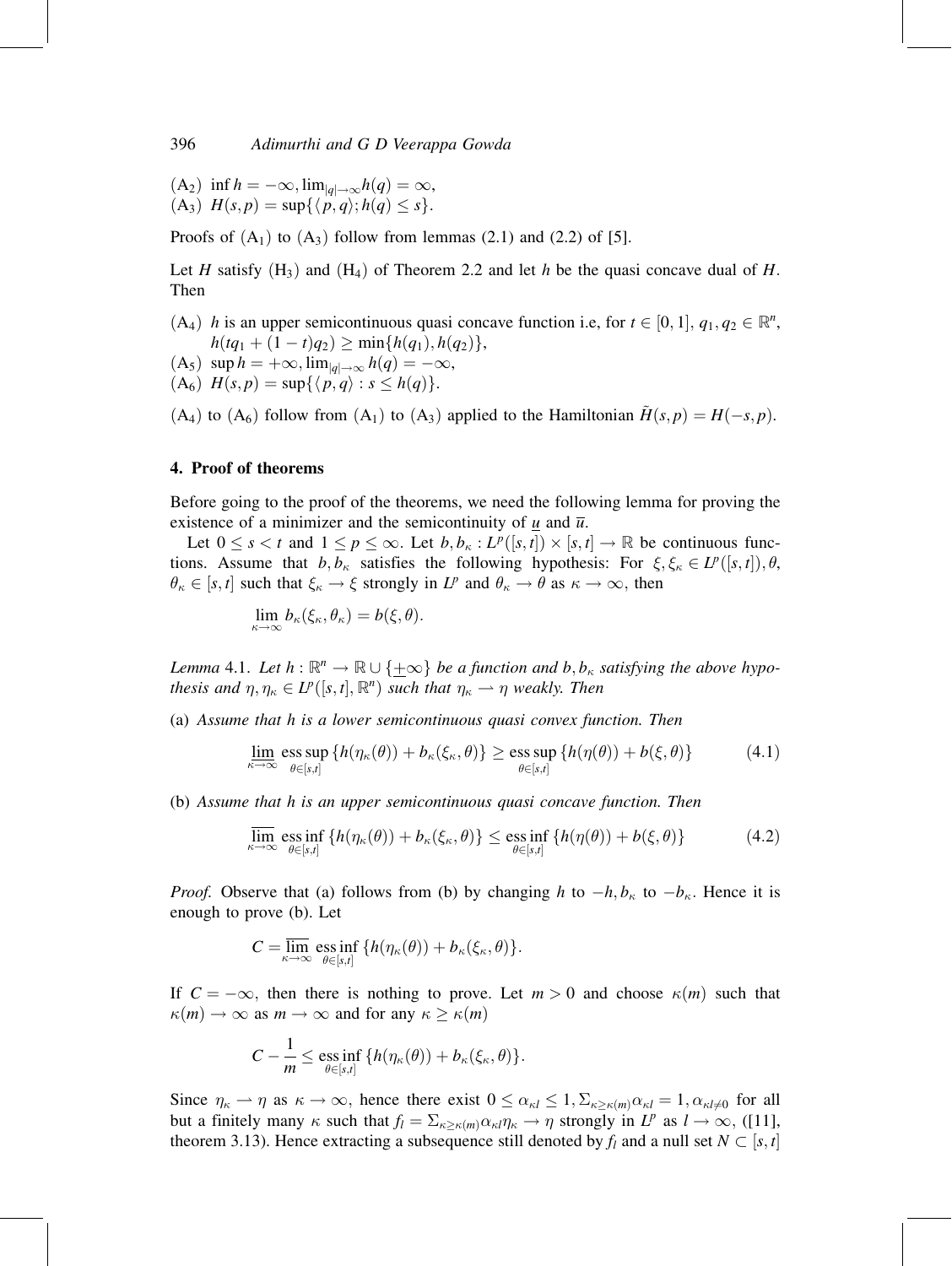such that for all  $\theta \notin N$ ,  $f_l(\theta) \to \eta(\theta)$ . Let  $\theta \notin N$  and choose a  $\kappa_l \ge \kappa(m)$  such that

$$
\min_{\alpha_{\kappa l\neq 0}}\{h(\eta_{\kappa}(\theta))\}=h(\eta_{\kappa_l}(\theta)).
$$

Then by quasi concavity we have

$$
h(f_i(\theta)) + b_{\kappa_i}(\xi_{\kappa_i}, \theta) \ge \min_{\alpha_{\kappa_i} \neq 0} \{ h(\eta_{\kappa}(\theta)) + b_{\kappa_i}(\xi_{\kappa_i}, \theta) \}
$$
  
=  $h(\eta_{\kappa_i}(\theta)) + b_{\kappa_i}(\xi_{\kappa_i}, \theta) \ge C - \frac{1}{m}.$ 

Since h is upper semicontinuous, now letting  $l \to \infty$  and  $m \to \infty$ , we obtain for all  $\theta \notin N$ 

$$
C \leq h(\eta(\theta)) + b(\xi, \theta)
$$

and this proves (4.2).

As a consequence of this lemma we have the following result. Let  $0 \leq s_{\kappa} < t_{\kappa}, 0 \leq s < t$ such that  $(s_{\kappa}, t_{\kappa}) \to (s, t)$  as  $\kappa \to \infty$ . Let  $\{\xi_{\kappa}\}\in W^{1,\infty}([\tilde{s_{\kappa}}, t_{\kappa}], \mathbb{R}^{n})$  be a bounded sequence and  $g \in C^0(\mathbb{R}^n \times \mathbb{R}_+) \cap L^{\infty}$ . Let  $\alpha_{\kappa} : [s_{\kappa}, t_{\kappa}] \to [s, t]$  be defined by  $\alpha_{\kappa}(\theta) = \frac{t-s}{t_{\kappa}-s_{\kappa}} \theta + \frac{t_{\kappa}s - ts_{\kappa}}{t_{\kappa}-s_{\kappa}}$  $\tilde{\xi}_{\kappa}(\theta) = \xi_{\kappa}(\alpha_{\kappa}^{-1}(\theta))$  and  $b_{\kappa}(\tilde{\xi}_{\kappa}, \theta) = \frac{s_{\kappa} - t_{\kappa}}{t - s} \int_{s}^{\theta} g(\tilde{\xi}_{\kappa}(\lambda), \alpha_{\kappa}^{-1}(\lambda)) d\lambda$ .

#### COROLLARY 4.1

Assume that as  $\kappa\to\infty$ ,  $\tilde\xi_\kappa\to \xi$  in  $C^0$ -topology for some  $\xi\in W^{1,\infty}([s,t],{\mathbb R}^n)$ . Let  $h : \mathbb{R}^n \to \mathbb{R} \cup \{+\infty\}$  be a function. Then

(a) Assume that h is a lower semicontinuous and quasi convex function, then

$$
\underline{\lim}_{\kappa \to \infty} \operatorname*{ess\,sup}_{\theta \in [s_{\kappa}, t_{\kappa}]} \left\{ h(\dot{\xi}_{\kappa}(\theta)) - \int_{s_{\kappa}}^{\theta} g(\xi_{\kappa}) \right\} \ge \operatorname*{ess\,sup}_{\theta \in [s,t]} \left\{ h(\dot{\xi}(\theta)) - \int_{s}^{\theta} g(\xi) \right\}.
$$
 (4.3)

(b) Assume that h is an upper semicontinuous and quasi concave function, then

$$
\overline{\lim}_{\kappa \to \infty} \operatorname*{ess\,inf}_{\theta \in [s_{\kappa}, t_{\kappa}]} \left\{ h(\dot{\xi}_{\kappa}(\theta)) - \int_{s_{\kappa}}^{\theta} g(\xi_{\kappa}) \right\} \le \operatorname*{ess\,inf}_{\theta \in [s, t]} \left\{ h(\dot{\xi}(\theta)) - \int_{s}^{\theta} g(\xi) \right\}.
$$
 (4.4)

*Proof.* (a) follows from (b) by changing h to  $-h$  and g to  $-g$ . Hence it is enough to prove (b). By change of variables we have

$$
\operatorname{ess\,inf}_{\theta \in [s_{\kappa}, t_{\kappa}]} \left\{ h(\dot{\xi}_{\kappa}(\theta)) - \int_{s_{\kappa}}^{\theta} g(\xi_{\kappa}) \right\} \n= \operatorname{ess\,inf}_{\theta \in [s, t]} \left\{ h\left( \left( \frac{t - s}{t_{\kappa} - s_{\kappa}} \right) \tilde{\xi}_{\kappa}(\theta) \right) + b_{\kappa}(\tilde{\xi}_{\kappa}, \theta) \right\}.
$$

Since  $\{\dot{\vec{\xi}}_{\kappa}\}\$  is a bounded sequence in  $L^2([s,t], \mathbb{R}^n)$  and  $\tilde{\xi}_{\kappa} \to \xi$  strongly in  $L^2$ , hence if  $\eta_\kappa(\theta) = \frac{t-s}{t_\kappa-s_\kappa}$  $\tilde{\xi}_\kappa(\theta)$ , then  $\eta_\kappa \to \xi$  weakly in  $L^2$ . Now (4.4) follows from (4.2). This proves the corollory.

## Theorem 2.1.

In order to prove Theorem 2.1, we will first establish the dynamic programming principle. In order to do this we need some information on the bounds of the cost function.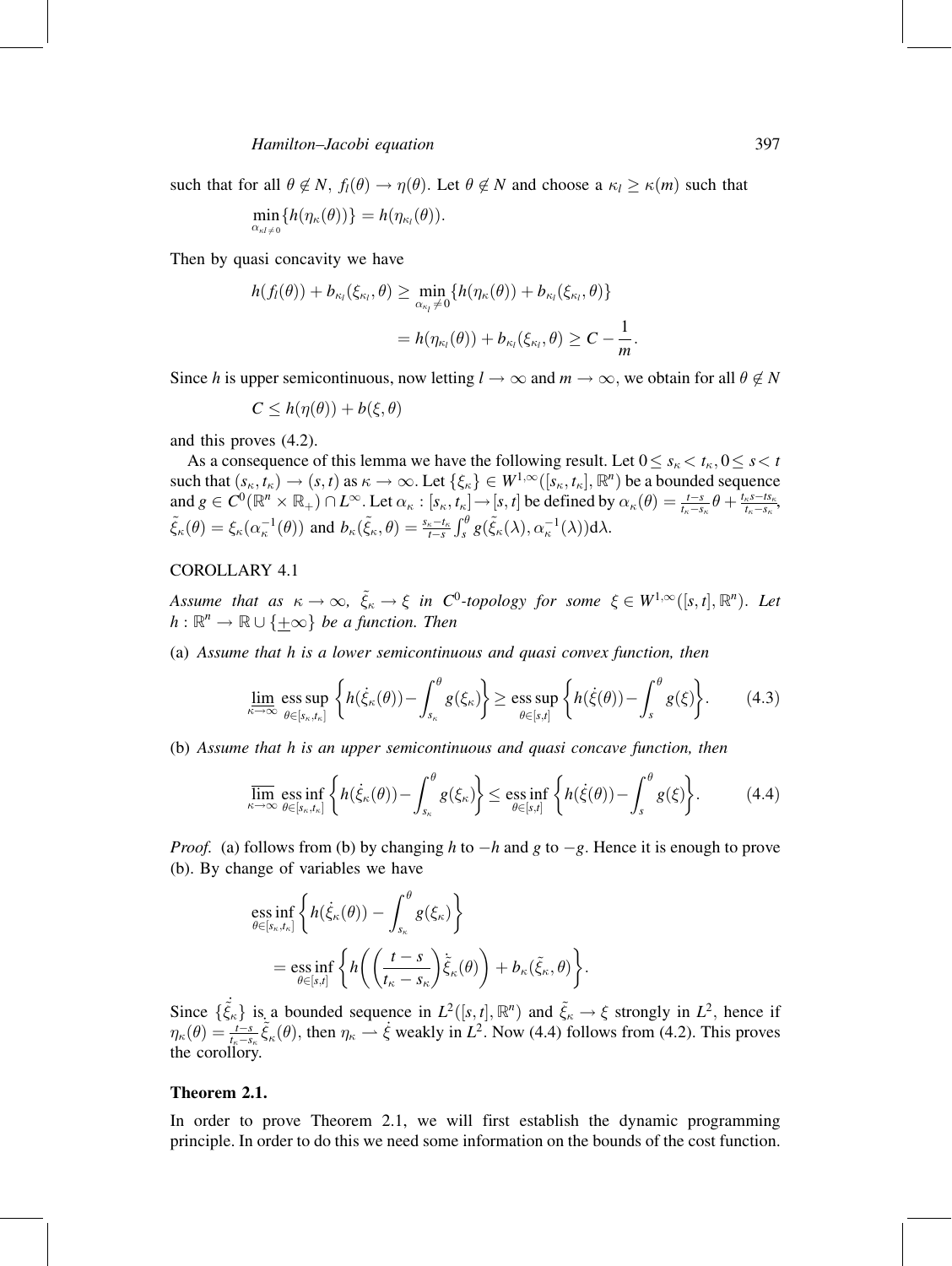Lemma 4.2. Let W be a function on  $\mathbb{R}^n \times \mathbb{R}_+$ . Assume that for every  $T > 0$ ,  $|W|_T =$  $\sup\{|W(x,t)|; (x,t) \in \mathbb{R}^n \times [0,T]\} < \infty$ . For  $0 \le s < t \le T$  and  $x \in \mathbb{R}^n$ , define

$$
V(x,t) = \inf_{\xi \in C(x,t,s)} \left\{ W(\xi(s),s) \vee \rho_+(\xi,t,s,h,g) + \int_s^t g(\xi) \right\}.
$$
 (4.5)

Then there exist a constant  $M(T) > 0$  such that

$$
|V(x,t)| \le |W|_T + T|g|_\infty,\tag{4.6}
$$

$$
V(x,t) = \inf_{\xi \in C_{M(T)}(x,t,s)} \left\{ W(\xi(s),s) \vee \rho_+(\xi,t,s,h,g) + \int_s^t g(\xi) \right\}.
$$
 (4.7)

Furthermore if W is a continuous function, then there exist  $a \xi \in C_{M(T)}(x, t, s)$  such that

$$
V(x,t) = W(\xi(s),s) \vee \rho_{+}(\xi,t,s,h,g) + \int_{s}^{t} g(\xi).
$$
 (4.8)

*Proof.* Let  $M_1(T) = |W|_T + T|g|_{\infty}$ . Since inf  $h = -\infty$ , there exist a  $q \in \mathbb{R}^n$  such that  $h(q) + T|g|_{\infty} < -|W|_{T}$ . Let  $\xi(\theta) = x + q(\theta - t) \in C(x, t, s)$  and hence  $\rho_{+}(\xi, t, s, h, g) \le$  $h(q) + T|g|_{\infty} < -|W|_T$ . Therefore  $V(x,t) \leq |W|_T + T|g|_{\infty} \leq M_1(T)$ . Also for any  $\xi \in$  $C(x, t, s),$ 

$$
W(\xi(s),s) \vee \rho_+(\xi,t,s,h,g) + \int_s^t g(\xi) \ge W(\xi(s),s) + \int_s^t g(\xi) \ge -|W|_T - T|g|_\infty.
$$

Hence  $|V(x, t)| \leq M_1(T)$ . This proves (4.6).

Since  $\lim_{|p| \to \infty} h(p) = \infty$ , we can choose a  $M(T) > 0$  such that whenever  $|p| \ge M(T)$ then  $h(p) \ge 3(|W|_T + T|g|_\infty)$ . Let  $\xi \in C(x,t,s)$  such that  $|\dot{\xi}|_\infty \ge M(T)$ . Then we have

$$
\begin{aligned} \underset{\theta \in [s,t]}{\text{ess sup}} \left\{ h(\dot{\xi}(\theta)) - \int_s^{\theta} g(\xi) \right\} &\geq \underset{\theta \in [s,t]}{\text{ess sup}} \left\{ h(\dot{\xi}(\theta)) \right\} - T|g|_{\infty} \\ &\geq 3(|W|_T + T|g|_{\infty}) - T|g|_{\infty} \\ &\geq 2|W|_T. \end{aligned}
$$

Hence from (4.6) we have

$$
W(\xi(s), s) \lor \rho_{+}(\xi, t, s, h, g) + \int_{s}^{t} g(\xi) = \rho_{+}(\xi, t, s, h, g) + \int_{s}^{t} g(\xi)
$$
  
\n
$$
\geq 3(|W|_{T} + T|g|_{\infty}) - 2T|g|_{\infty}
$$
  
\n
$$
> |V(x, t)|.
$$

This proves (4.7).

Let W be a continuous function. Since V is bounded, from  $(4.7)$  we can choose a sequence  $\xi_{\kappa} \in C_{M(T)}(x, t, s)$  such that

$$
V(x,t)=\lim_{\kappa\to\infty}\bigg\{W(\xi_{\kappa}(s),s)\vee\rho_{+}(\xi_{\kappa},t,s,h,g)+\int_{s}^{t}g(\xi_{\kappa})\bigg\}.
$$

Since  $|\dot{\xi}_{\kappa}| \leq M(T)$  and  $\xi_{\kappa}(t) = x$ , hence by Arzela–Ascoli, for a subsequence still denoted by  $\xi_{\kappa}$  such that  $\xi_{\kappa} \to \xi$  uniformly in [s, t]. Since  $|\xi_{\kappa}| \leq M(T)$  implies that  $\xi \in C_{M(T)}(x, t, s)$ .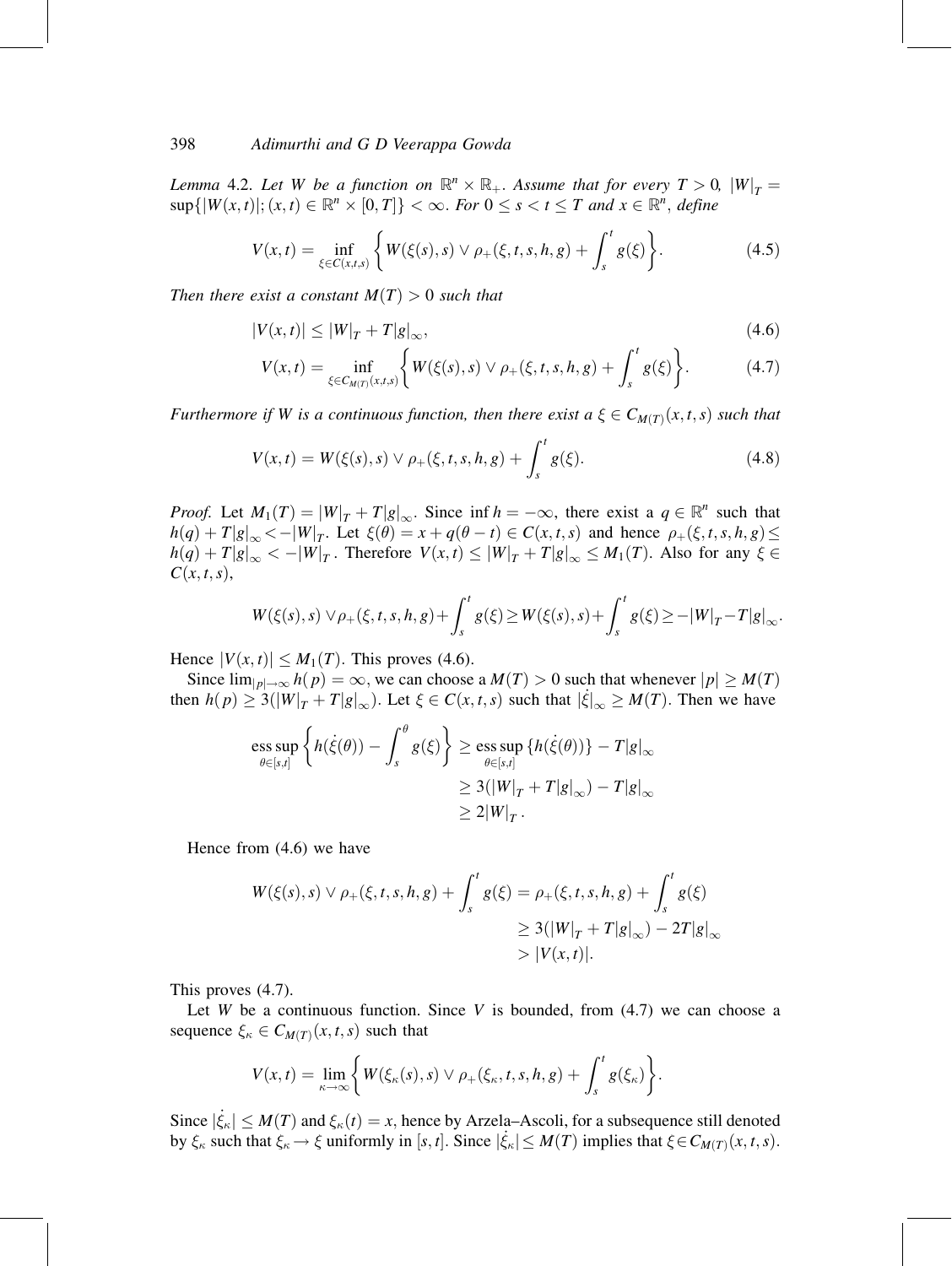Again by going to a subsequence we can assume that  $\xi_{\kappa} \to \xi$  weakly in  $W^{1,2}([s,t], \mathbb{R}^n)$ . Hence by  $(4.3)$  and continuity of W and g it follows that

$$
V(x,t) = \lim_{\kappa \to \infty} \left\{ W(\xi_{\kappa}(s),s) \vee \rho_{+}(\xi_{\kappa},t,s,h,g) + \int_{s}^{t} g(\xi_{\kappa}) \right\}
$$
  
 
$$
\geq W(\xi(s),s) \vee \rho_{+}(\xi,t,s,h,g) + \int_{s}^{t} g(\xi).
$$

Since  $\xi \in C(x, t, s)$  and therefore by definition of V and the above inequality implies (4.8). This proves the lemma.

Lemma 4.3 (Dynamic programming principle). Let u be as in  $(2.8)$  and  $0 \le s < t$  and  $x \in \mathbb{R}^n$ , then

$$
u(x,t) = \inf_{\xi \in C(x,t,s)} \left\{ u(\xi(s),s) \lor \rho_+(\xi,t,s,h,g) + \int_s^t g(\xi) \right\}.
$$
 (4.9)

*Proof.* Let  $v(x, t)$  denote the right hand side of (4.9). Let  $\xi \in C(x, t)$ . Then  $\xi_1 = \xi|_{[0, s]} \in$  $C(\xi(s), s)$  and  $\xi_2 = \xi|_{[s,t]} \in C(x, t, s)$ . Hence

$$
v(x,t) \le u(\xi_2(s),s) \vee \rho_+(\xi_2,t,s,h,g) + \int_s^t g(\xi_2)
$$
  
\n
$$
\le (u_0(\xi_1(0)) \vee \rho_+(\xi_1,s,h,g) + \int_0^s g(\xi_1)) \vee \rho_+(\xi_2,t,s,h,g) + \int_s^t g(\xi_2)
$$
  
\n
$$
= u_0(\xi(0)) \vee \rho_+(\xi_1,s,h,g) \vee (\rho_+(\xi_2,t,s,h,g) - \int_0^s g(\xi_1)) + \int_0^t g(\xi)
$$
  
\n
$$
= u_0(\xi(0)) \vee \rho_+(\xi,t,h,g) + \int_0^t g(\xi).
$$

By taking infimum over  $\xi$ , this implies that  $v(x, t) \le u(x, t)$ .

Since  $u_0 \in W^{1,\infty}$ , by Lemma (4.2), for any  $T > 0$ ,  $|u|_T < \infty$  and hence  $|v|_T < \infty$ . Hence for  $\epsilon > 0$ , choose  $\xi_2 \in C(x, t, s)$  and  $\xi_1 \in C(\xi_2(s), s)$  such that

$$
v(x,t) \ge u(\xi_2(s),s) \lor \rho_+(\xi_2,t,s,h,g) + \int_s^t g(\xi_2) - \epsilon,
$$
  

$$
u(\xi_2(s),s) \ge u_0(\xi_1(0)) \lor \rho_+(\xi_1,s,h,g) + \int_0^s g(\xi_1) - \epsilon.
$$

Let  $\xi \in C(x, t)$  be defined by  $\xi|_{[0, s]} = \xi_1, \xi|_{[s, t]} = \xi_2$ . Then

$$
v(x,t) \geq \left(u_0(\xi(0)) \vee \rho_+(\xi, s, h, g) + \int_0^s g(\xi) - \epsilon\right) \vee \rho_+(\xi, t, s, h, g) + \int_s^t g(\xi) - \epsilon = (u_0(\xi(0)) \vee \rho_+(\xi, s, h, g) - \epsilon) \vee \left(\rho_+(\xi, t, s, h, g) - \int_0^s g(\xi)\right) + \int_0^t g(\xi) - \epsilon
$$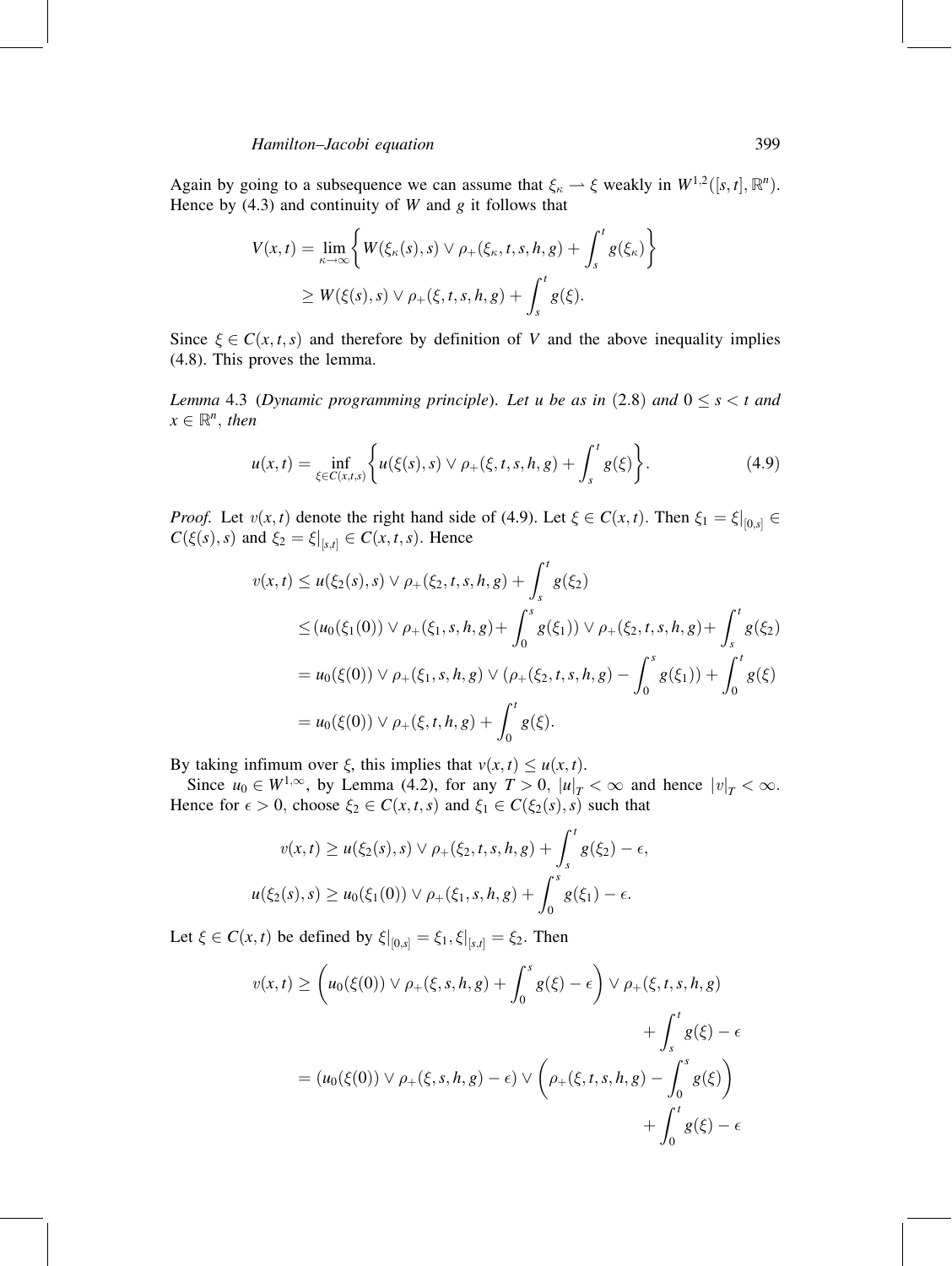$$
\geq u_0(\xi(0)) \vee \rho_+(\xi, s, h, g) \vee \left(\rho_+(\xi, t, s, h, g) - \int_0^s g(\xi)\right) + \int_0^t g(\xi) - 2\epsilon
$$
\n
$$
= u_0(\xi(0)) \vee \underset{\theta \in [0, s]}{\text{ess sup}} \left\{ h(\dot{\xi}(\theta)) - \int_0^{\theta} g(\xi) \right\}
$$
\n
$$
\vee \left( \underset{\theta \in [s, t]}{\text{ess sup}} \left\{ h(\dot{\xi}(\theta)) - \int_s^{\theta} g(\xi) \right\} - \int_0^s g(\xi) \right\} + \int_0^t g(\xi) - 2\epsilon
$$
\n
$$
= u_0(\xi(0)) \vee \underset{\theta \in [0, s]}{\text{ess sup}} \left\{ h(\dot{\xi}(\theta)) - \int_0^{\theta} g(\xi) \right\}
$$
\n
$$
\vee \underset{\theta \in [s, t]}{\text{ess sup}} \left\{ h(\dot{\xi}) - \int_0^{\theta} g(\xi) \right\} + \int_0^t g(\xi) - 2\epsilon
$$
\n
$$
= u_0(\xi(0)) \vee \underset{\theta \in [0, t]}{\text{ess sup}} \left\{ h(\dot{\xi}(\theta)) - \int_0^{\theta} g(\xi) \right\} + \int_0^t g(\xi) - 2\epsilon
$$
\n
$$
\geq u(x, t) - 3\epsilon.
$$

Letting  $\epsilon \to 0$  to obtain  $v(x, t) \ge u(x, t)$  and hence  $v = u$ . This proves the lemma.

Lemma 4.4. Let u be as in (2.8). Then for every  $T > 0$ ,  $u \in W^{1,\infty}(\mathbb{R}^n \times [0,T])$  and  $\lim_{t \to 0} u(x, t) = u_0(x)$ .

*Proof.* Let  $T > 0$ ,  $0 < t \leq T$ ,  $x_1, x_2 \in \mathbb{R}^n$ . Since  $u_0 \in W^{1,\infty}(\mathbb{R}^n)$ , hence by Lemma (4.2), there exist a constant  $M(T) > 0$ ,  $\xi_1 \in C_{M(T)}(x_1, t)$  such that  $|u|_T < \infty$  and  $u(x_1, t) =$  $u_0(\xi_1(0)) \vee \rho_+(\xi_1, t, h, g) + \int_0^t g(\xi_1)$ . Now define  $\xi_2(\theta) = \xi_1(\theta) + x_2 - x_1$ , then  $\xi_2 \in$  $C(x_2, t)$  with  $\xi_1 = \xi_2$ . Let M denote the maximum of the Lipschitz constants for  $u_0$ and g: Then

$$
h(\dot{\xi}_2(\theta)) - \int_0^{\theta} g(\xi_2) = h(\dot{\xi}_1(\theta)) - \int_0^{\theta} g(\xi_1) + \int_0^{\theta} g(\xi_1) - \int_0^{\theta} g(\xi_2)
$$
  

$$
\leq h(\dot{\xi}_1(\theta)) - \int_0^{\theta} g(\xi_1) + MT|\xi_1 - \xi_2|_{\infty}.
$$

Hence

$$
\rho_+(\xi_2,t,h,g) \leq \rho_+(\xi_1,t,h,g) + MT|x_2 - x_1|.
$$

Therefore

$$
u(x_2, t) \le u_0(\xi_2(0)) \vee \rho_+(\xi_2, t, h, g) + \int_0^t g(\xi_2)
$$
  
\n
$$
\le (u_0(\xi_1(0)) + u_0(\xi_2(0)) - u_0(\xi_1(0))) \vee (\rho_+(\xi_1, t, h, g)
$$
  
\n
$$
+ MT|x_2 - x_1|) + \int_0^t g(\xi_1) + \int_0^t (g(\xi_2) - g(\xi_1))
$$
  
\n
$$
\le (u_0(\xi_1(0)) + M|x_2 - x_1|) \vee (\rho_+(\xi_1, t, h, g) + MT|x_2 - x_1|)
$$
  
\n
$$
+ \int_0^t g(\xi_1) + MT|x_2 - x_1|
$$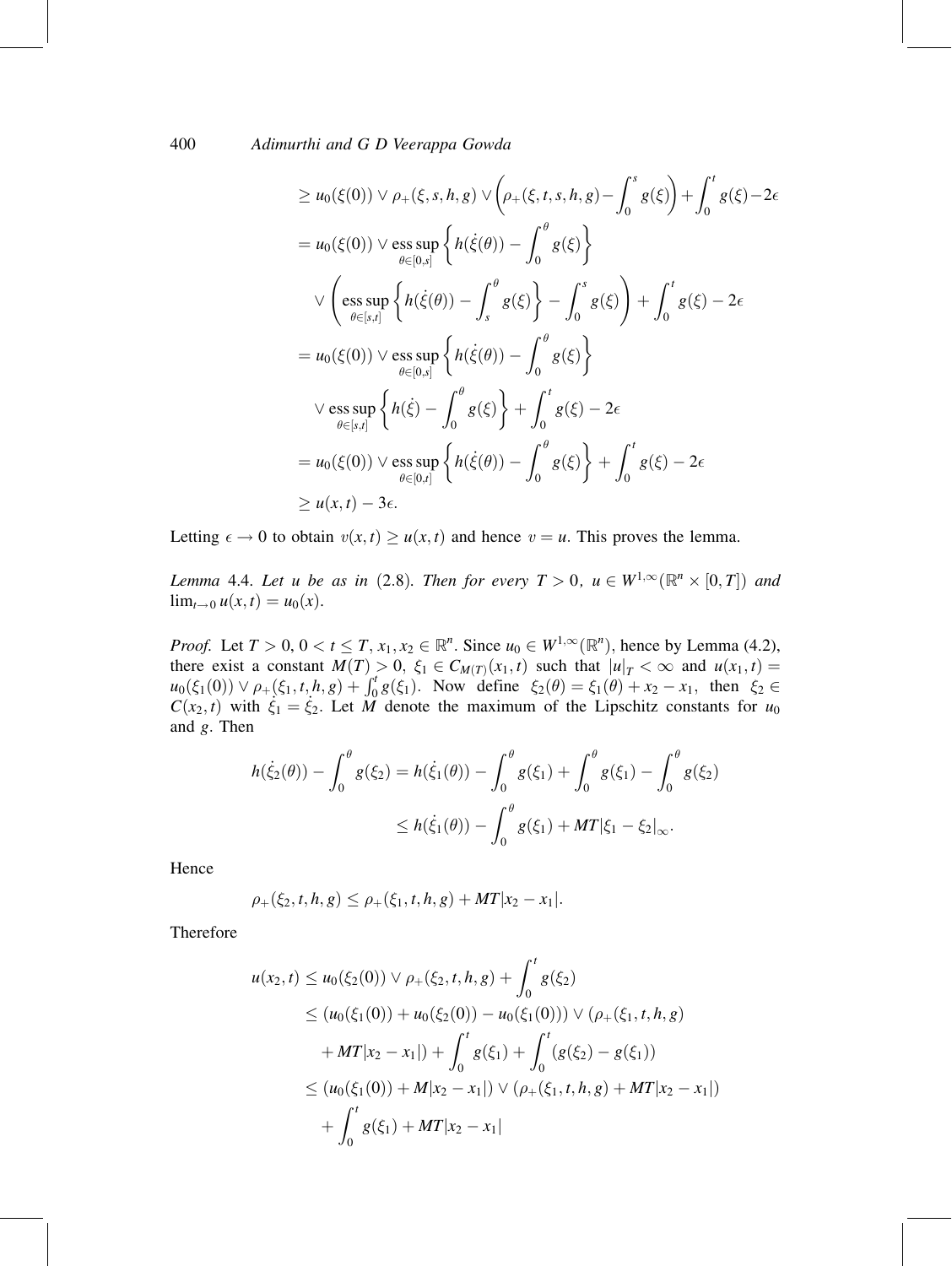$$
\leq (u_0(\xi_1(0)) + M(1+T)|x_2 - x_1|) \vee (\rho_+(\xi_1, t, h, g)
$$
  
+ M(1+T)|x\_2 - x\_1|) +  $\int_0^t g(\xi_1) + MT|x_2 - x_1|$   

$$
\leq u_0(\xi_1(0)) \vee \rho_+(\xi_1, t, h, g) + \int_0^t g(\xi_1) + 2M(1+T)|x_2 - x_1|
$$
  
=  $u(x_1, t) + 2M(1+T)|x_2 - x_1|$ .

Since  $x_1$  and  $x_2$  are arbitrary, the above implies that

$$
|u(x_1,t) - u(x_2,t)| \le 2M(1+T)|x_2 - x_1|.
$$
\n(4.10)

Let  $0 \le s < t \le T$  and  $x \in \mathbb{R}^n$ . Since inf  $h = -\infty$  and hence there exist a  $q \in \mathbb{R}^n$  such that  $h(q) + T|g|_T < -|u|_T$ . Let  $\xi(\theta) = x + q(\theta - t) \in C(x, t, s)$ . Then  $|x - \xi(s)| = |q||t - s|$ and  $\rho_+(\xi, t, s, h, g) \le h(q) + T|g|_T < -|u|_T \le u(\xi(s), s)$ . Hence from (4.9) and (4.10)

$$
u(x,t) - u(x,s) \le u(\xi(s),s) \lor \rho_+(\xi,t,s,h,g) + \int_s^t g(\xi) - u(x,s)
$$
  
\n
$$
\le u(\xi(s),s) - u(x,s) + |g|_T |t-s|
$$
  
\n
$$
\le 2M(1+T)|\xi(s) - x||g|_T |t-s|
$$
  
\n
$$
\le (2M(1+T)|q| + |g|_T) |t-s|.
$$
\n(4.11)

Since  $|u|_T < \infty$  and hence from (4.9), (4.7) and (4.10) there exist an  $M(T) > 0$  such that

$$
u(x,t) = \inf_{\xi \in C_{M(T)}(x,t,s)} \left\{ u(\xi(s),s) \lor \rho_+(\xi,t,s,h,g) + \int_s^t g(\xi) \right\}
$$
  
\n
$$
\geq \inf_{\xi \in C_{M(T)}(x,t,s)} \left\{ u(\xi(s),s) + \int_s^t g(\xi) \right\}
$$
  
\n
$$
\geq \inf_{\xi \in C_{M(T)}(x,t,s)} \left\{ u(\xi(s),s) - u(x,s) - M|t-s| \right\} + u(x,s)
$$
  
\n
$$
\geq \inf_{\xi \in C_{M(T)}(x,t,s)} \left\{ -2M(1+T)|\xi(s) - x| \right\} - M|t-s| + u(x,s)
$$
  
\n
$$
\geq -2M(1+T)M(T)|s-t| - M|t-s| + u(x,s)
$$
  
\n
$$
\geq -M_1(T)|s-t| + u(x,s),
$$

where  $M_1(T) = 2M(1 + T)M(T) + M$ . Combining this with (4.11) implies  $|u(x, t) |u(x, s)| \leq M_1(T)|t - s|$ . By taking  $s = 0$ , we obtain  $\lim_{t \to 0} u(x, t) = u_0(x)$  and hence the lemma.

*Proof of Theorem* 2.1. First we prove that  $u$  is a subsolution. Suppose not, then there exist  $a(x_0, t_0) \in \mathbb{R}^n \times \mathbb{R}_+$ ,  $\epsilon > 0$ , a ball B around  $(x_0, t_0)$  and a  $C^1$  function  $\varphi$  such that  $\varphi(x_0, t_0) = u(x_0, t_0), u - \varphi$  has maximum at  $(x_0, t_0)$  in B and  $\varphi_t + H(\varphi, D\varphi) - g \ge 4\epsilon$  at  $(x_0, t_0)$ . By continuity we can choose a  $\delta > 0$  such that at  $(x_0, t_0), \varphi_t + H(\varphi - 2\delta, D\varphi)$  $g \ge 3\epsilon$ . Hence from  $(A_3)$  of  $\S 3$  there exist q such that at  $(x_0, t_0), \varphi_t + \langle q, D\varphi \rangle - g \ge 2\epsilon$ ,  $h(q) \leq \varphi(x_0, t_0) - 2\delta$ . Now by continuity, there exist a ball  $B_1 \subset B$  around  $(x_0, t_0)$  such that in  $B_1$ 

$$
h(q) \le \varphi - \delta, \varphi_t + \langle q, D\varphi \rangle - g \ge \epsilon. \tag{4.12}
$$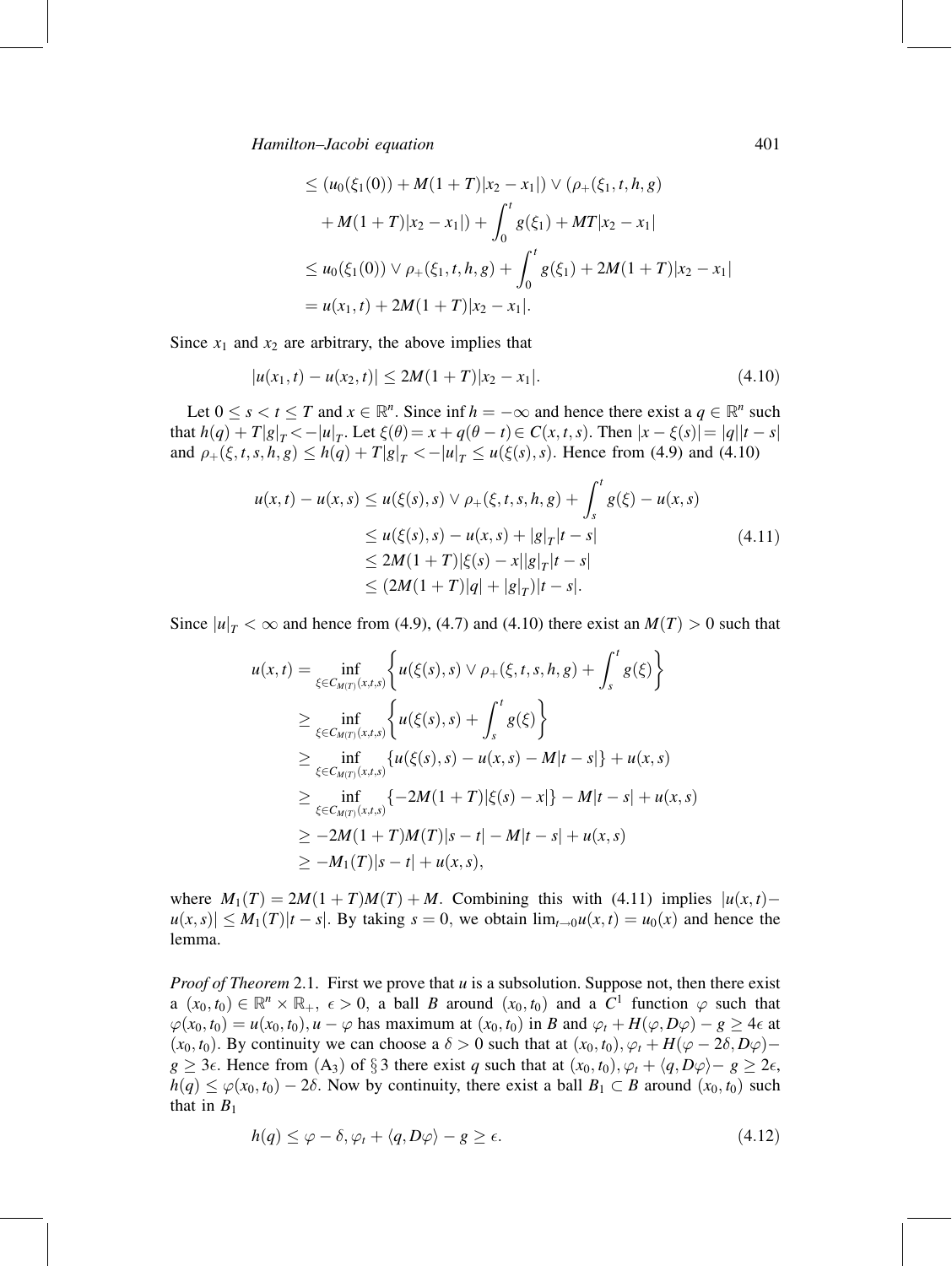Let  $s_0 \le t_0$  be such that the curve  $\xi(\theta) = x_0 + q(\theta - t_0)$  for  $\theta \in [s_0, t_0]$  is in  $B_1$  and  $\sup\{\left|\int_{s_0}^{\theta} g(\xi)\right|; \theta \in [s_0, t_0]\} < \delta \text{ from (4.9) and (4.12) we have}$ 

$$
\varphi(x_0, t_0) = u(x_0, t_0) \le u(\xi(s_0), s_0) \lor \rho_+(\xi, t_0, s_0, h, g) + \int_{s_0}^{t_0} g(\xi)
$$
  
\n
$$
= u(\xi(s_0), s_0) \lor \left\{ h(q) - \inf_{\theta \in [s_0, t_0]} \int_{s_0}^{\theta} g(\xi) \right\} + \int_{s_0}^{t_0} g(\xi)
$$
  
\n
$$
\le u(\xi(s_0), s_0) \lor \left\{ h(q) + \delta \right\} + \int_{s_0}^{t_0} g(\xi) \tag{4.13}
$$
  
\n
$$
\le u(\xi(s_0), s_0) \lor \varphi(\xi(s_0), s_0) + \int_{s_0}^{t_0} g(\xi)
$$
  
\n
$$
\le \varphi(\xi(s_0), s_0) + \int_{s_0}^{t_0} g(\xi).
$$

Also from (4.12)

$$
\varphi(x_0, t_0) - \varphi(\xi(s_0), s_0) = \int_{s_0}^{t_0} \frac{d}{d\theta} \varphi(\xi(\theta), \theta) d\theta
$$
  
= 
$$
\int_{s_0}^{t_0} (\varphi_t + \langle q, D\varphi \rangle d\theta) \ge \int_{s_0}^{t_0} g(\xi) + \epsilon(t_0 - s_0)
$$

which contradicts (4.13). This proves that  $u$  is a subsolution.

Next we prove that u is a supersolution. Suppose not, then there exists  $(x_0, t_0) \in$  $\mathbb{R}^n \times \mathbb{R}_+$ ,  $\epsilon > 0$ , a ball B around  $(x_0, t_0)$  and a C<sup>1</sup>-function  $\varphi$  such that  $u(x_0, t_0) =$  $\varphi(x_0, t_0), u - \varphi \ge 0$  in B,  $\varphi_t + H(\varphi, D\varphi) - g \le -3\epsilon$  in B. Hence from  $(A_3)$  of  $\S 3$ , for  $(x, t) \in B, q \in \mathbb{R}^n$ 

$$
\begin{cases} (\varphi_t + \langle q, D\varphi \rangle - g)(x, t) \le -3\epsilon, \\ \text{whenever } h(q) \le \varphi(x, t). \end{cases} (4.14)
$$

From Lemma (4.4), *u* is continuous and  $|u|_T < \infty$ , for any  $T > 0$ . Hence from (4.9) and (4.8) for every  $s < t$ , there exist a  $\xi_s \in C_{M(T)}(x_0, t_0, s)$  such that

$$
u(x_0, t_0) = u(\xi(s), s) \vee \rho_+(\xi_s, t_0, s, h, g) + \int_s^{t_0} g(\xi_s). \tag{4.15}
$$

Since  $|\dot{\xi}_s| \leq M(T)$  and hence by choosing  $s_0$  sufficiently close to  $t_0, \xi_s \in B$  for all  $s \in [s_0, t_0]$ .

*Claim.* There exist  $s_1 \in [s_0, t_0)$  such that for a.e.  $\theta \in [s_1, t_0]$ 

$$
\varphi_t(\xi_{s_1}(\theta),\theta) + \langle \dot{\xi}_{s_1}(\theta), D\varphi(\xi_{s_1}(\theta),\theta) \rangle - g(\xi_{s_1}(\theta),\theta) \leq -\epsilon.
$$

Suppose not, then there exist a sequence  $s_m \to t_0$ ,  $\theta_m \in (s_m, t_0)$  with  $\xi_m = \xi_{s_m}$ ,

$$
(\varphi_t + \langle \dot{\xi}_m, D\varphi \rangle - g)(\xi_m(\theta_m), \theta_m) > -\epsilon.
$$

Let for a subsequence,  $\dot{\xi}_m(\theta_m) \to q$  as  $m \to \infty$ . Since  $\theta_m \to t_0$ ,  $\xi_m(\theta_m) \to x_0$ , we obtain from the above inequality

$$
(\varphi_t + \langle q, D\varphi \rangle - g)(x_0, t_0) \ge -\epsilon. \tag{4.16}
$$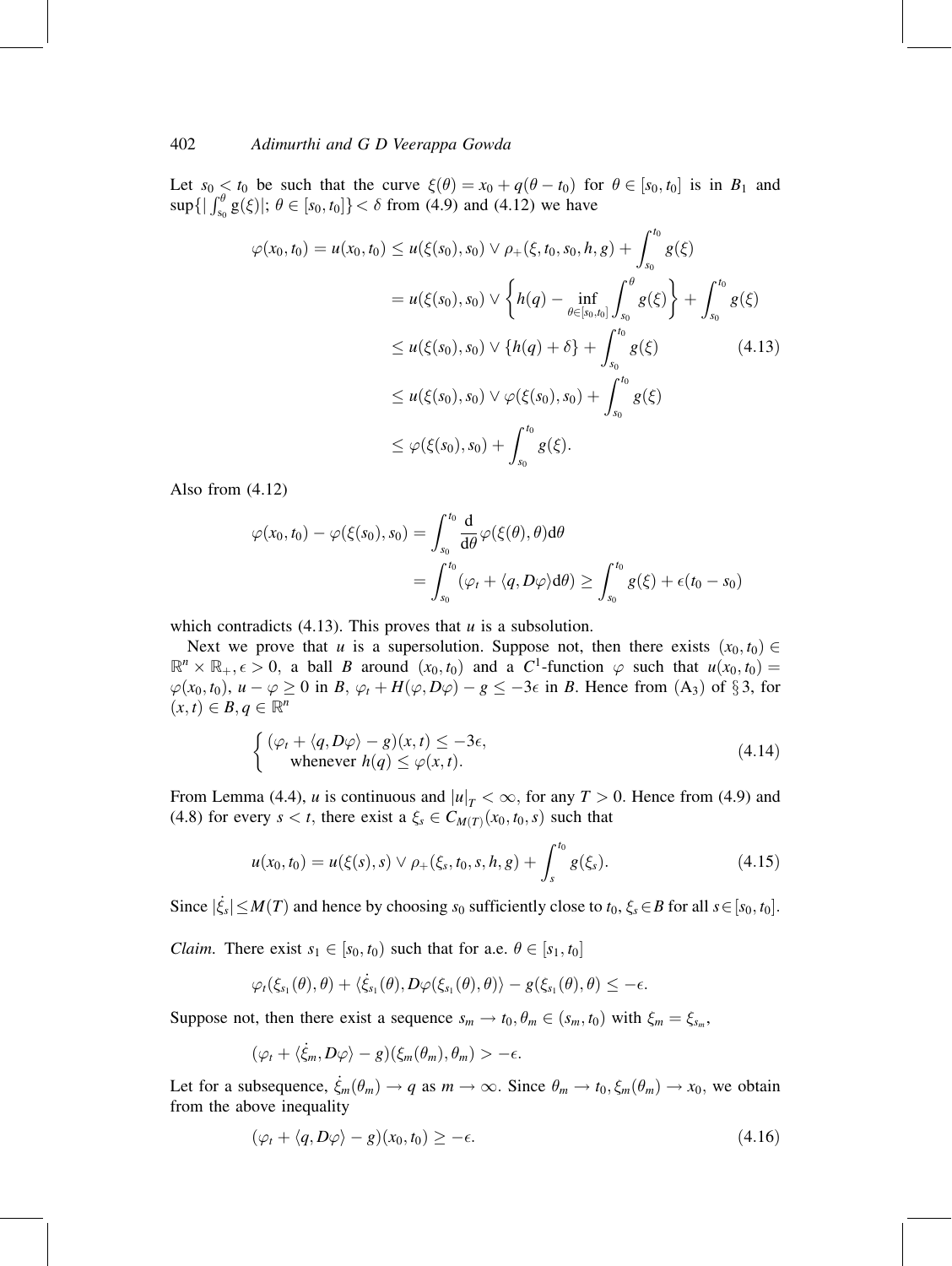On the other hand from  $(4.15)$  and lower semicontinuity of h we have

$$
\varphi(x_0, t_0) = u(x_0, t_0) \ge \lim_{m \to \infty} \left\{ \rho_+(\xi_m, t_0, s_m, h, g) + \int_{s_m}^{t_0} g(\xi_m) \right\}
$$
  

$$
\ge \lim_{m \to \infty} \left[ \left\{ h(\dot{\xi}_m(\theta_m)) - \int_{s_m}^{\theta_m} g(\xi_m) \right\} + \int_{s_m}^{t_0} g(\xi_m) \right]
$$
  

$$
\ge h(q).
$$

Hence from (4.14),  $(\varphi_t + \langle q, D\varphi \rangle - g)(x_0, t_0) \leq -3\epsilon$ , contradicting (4.16). This proves the claim. From the above claim we have

$$
\varphi(x_0, t_0) - \varphi(\xi_{s_1}(s_1), s_1) = \int_{s_1}^{t_0} \frac{d}{d\theta} \varphi(\xi_{s_1}(\theta), \theta) d\theta
$$
  
\n
$$
= \int_{s_1}^{t_0} (\varphi_t + \langle \dot{\xi}_{s_1}, D\varphi \rangle(\xi_{s_1}(\theta), \theta) d\theta \qquad (4.17)
$$
  
\n
$$
\leq \int_{s_1}^{t_0} g(\xi_{s_1}) - \epsilon(t_0 - s_1).
$$

From (4.15) we have

$$
\varphi(x_0, t_0) = u(x_0, t_0) \geq u(\xi_{s_1}(s_1), s_1) + \int_{s_1}^{t_0} g(\xi_{s_1})
$$
  

$$
\geq \varphi(\xi_{s_1}(s_1), s_1) + \int_{s_1}^{t_0} g(\xi_{s_1}),
$$

which contradicts (4.17). This proves that  $u$  is a super solution. Furthermore from (4.8) infimum is achieved and this proves the theorem.

### Theorem 2.2.

From now on we assume that H satisfies  $(H_3)$  and  $(H_4)$  of Theorem 2.2 and h be its quasi concave dual. Let  $\rho$  be defined as in (2.5).

Lemma 4.5. Let W be a function on  $\mathbb{R}^n \times \mathbb{R}_+$ . Assume that for every  $T > 0$ ,  $|W|_T =$  $\sup\{|W(x,t)| : (x,t) \in \mathbb{R}^n \times [0,T]\} < \infty$ . Let  $0 \le s < t \le T$  and  $x \in \mathbb{R}^n$ . Define

$$
\underline{V}(x,t) = \inf_{\xi \in C(x,t,s)} \left\{ W(\xi(s),s) + \int_s^t g(\xi); W(\xi(s),s) \le \rho_-(\xi,t,s,h,g) \right\}, \quad (4.18)
$$

$$
\overline{V}(x,t) = \inf_{\xi \in C(x,t,s)} \left\{ W(\xi(s),s) + \int_s^t g(\xi); W(\xi(s),s) < \rho_-(\xi,t,s,h,g) \right\}, \tag{4.19}
$$

then there exist a constant  $M(T) > 0$  such that

$$
|\underline{V}(x,t)| \vee |\overline{V}(x,t)| \le |W|_{T} + T|g|_{\infty},
$$
\n(4.20)\n
$$
\underline{V}(x,t) = \inf_{\xi \in C_{M(T)}(x,t,s)} \left\{ W(\xi(s),s) + \int_{s}^{t} g(\xi); W(\xi(s),s) \le \rho_{-}(\xi,t,s,h,g) \right\},
$$
\n(4.21)

$$
\overline{V}(x,t) = \inf_{\xi \in C_{M(T)}(x,t,s)} \left\{ W(\xi(s),s) + \int_s^t g(\xi); W(\xi(s),s) < \rho_-(\xi,t,s,h,g) \right\}.
$$
\n(4.22)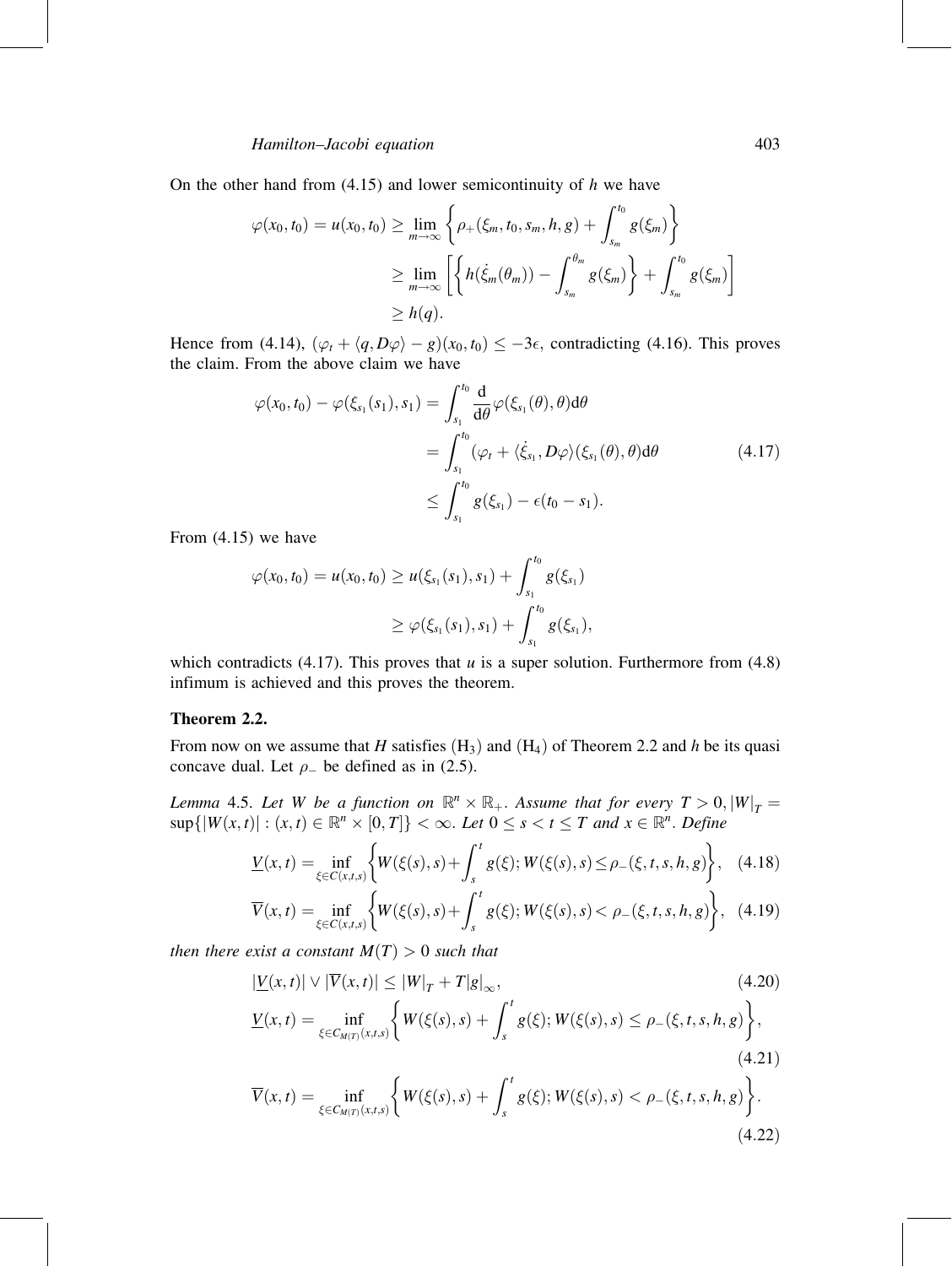Furthermore if W is lower semicontinuous function, then there exist  $a \xi \in C_{M(T)}(x, t, s)$ such that

$$
W(\xi(s), s) \le \rho_{-}(\xi, t, s, h, g), \quad \underline{V}(x, t) = W(\xi(s), s) + \int_{s}^{t} g(\xi). \tag{4.23}
$$

If W is continuous, then there exist  $\{\eta_{\kappa}\}\subset C_{M(T)}(x,t,s), \eta \in C_{M(T)}(x,t,s)$  such that  $\eta_{\kappa} \to \eta$  in  $C^0$  and

$$
\overline{V}(x,t) = W(\eta(s),s) + \int_{s}^{t} g(\eta), \qquad (4.24)
$$

$$
W(\eta_{\kappa}(s),s) < \rho_{-}(\eta_{\kappa},t,s,h,g). \tag{4.25}
$$

*Proof.* Since  $-(|W|_T + T|g|_\infty) \le W(\xi(s), s) + \int_s^t g(\xi) \le (|W|_T + T|g|_\infty)$  and hence (4.20) follows. Since  $\lim_{|p| \to \infty} h(p) = -\infty$ , there exist  $M(T) > 0$  such that if  $|p| > M(T)$ , then  $h(p) < -2(|W|_T + T|g|_\infty)$ . Let  $\xi \in C(x, t, s)$  such that  $|\xi|_\infty > M(T)$ . Then for  $\theta$  in a set of positive measure in  $[s, t]$ 

$$
h(\dot{\xi}(\theta)) - \int_s^{\theta} g(\xi) \le -2(|W|_T + T|g|_{\infty}) + T|g|_{\infty} \le -2|W|_{\infty},
$$

and hence  $\rho_-(\xi, t, s, h, g) < W(\xi(s), s)$ . This proves (4.21) and (4.22).

Let  $\{\xi_{\kappa}\}\$  be a minimizing sequence in (4.18). By going to a subsquence we can assume that  $\xi_{\kappa} \to \xi$  in  $C^0$  and  $\xi_{\kappa} \to \xi$  weakly in  $W^{1,2}([s,t], \mathbb{R}^n)$ . Hence from  $(A_4), (A_5)$  of  $\S 3$ , from  $(4.4)$  and by lower semicontinuity of W we have

$$
W(\xi(s),s) \leq \lim_{\kappa \to \infty} W(\xi_{\kappa}(s),s) \leq \lim_{\kappa \to \infty} \rho_{-}(\xi_{\kappa},t,s,h,g) \leq \rho_{-}(\xi,t,s,h,g).
$$

Hence

$$
W(\xi(s),s) + \int_0^t g(\xi) \ge \underline{V}(x,t) = \lim \left\{ W(\xi_{\kappa}(s),s) + \int_0^t g(\xi_{\kappa}) \right\}
$$
  

$$
\ge W(\xi(s),s) + \int_0^t g(\xi).
$$

This proves (4.23). Any minimizing sequence  $\{\eta_{\kappa}\}\subset C_{M(T)}(x, t, s)$  of  $\overline{V}$ , we can extract a subsequence and still denote it by  $\{\eta_{\kappa}\}\$  converging strongly to  $\eta$  in C<sup>0</sup>-topology. Now from continuity of  $W$ , (4.24) and (4.25) follow.

Lemma 4.6. Let  $g(x, t) = g_1(x, t) + g_2(t)$ . Assume that  $tg_1(x, t)$  is non-increasing in  $t, g_2(t) \leq 0$  and  $H(u, p) > 0$  for all  $u \in \mathbb{R}, |p| = 1$ . Then  $\underline{u}^* = \overline{u}, \quad \overline{u}_* = \underline{u}$ .

*Proof.* The proof is divided into three steps.

Step 1. Let  $\alpha > 1$  and  $\{q_k\}$  be a bounded sequence. Then  $\lim_{k \to \infty} h(\alpha q_k) < \lim_{k \to \infty} h(q_k)$ . Suppose not, then let for a subsequence still denoted by  $\{q_k\}$  such that

$$
q_k \to q_0, \quad \lim_{k \to \infty} h(\alpha q_k) = \lim_{k \to \infty} h(q_k) = \eta.
$$

Choose  $|p_k| = |\tilde{p}_k| = 1$  such that for all  $|p| = 1$ 

(i) 
$$
H(h(q_k), p_k) = \langle q_k, p_k \rangle
$$
,  $H(h(q_k), p) \ge \langle q_k, p \rangle$ 

(ii)  $H(h(\alpha q_k), \tilde{p}_k) = \alpha \langle q_k, \tilde{p}_k \rangle, \quad H(h(\alpha q_k), p) \geq \alpha \langle q_k, p \rangle.$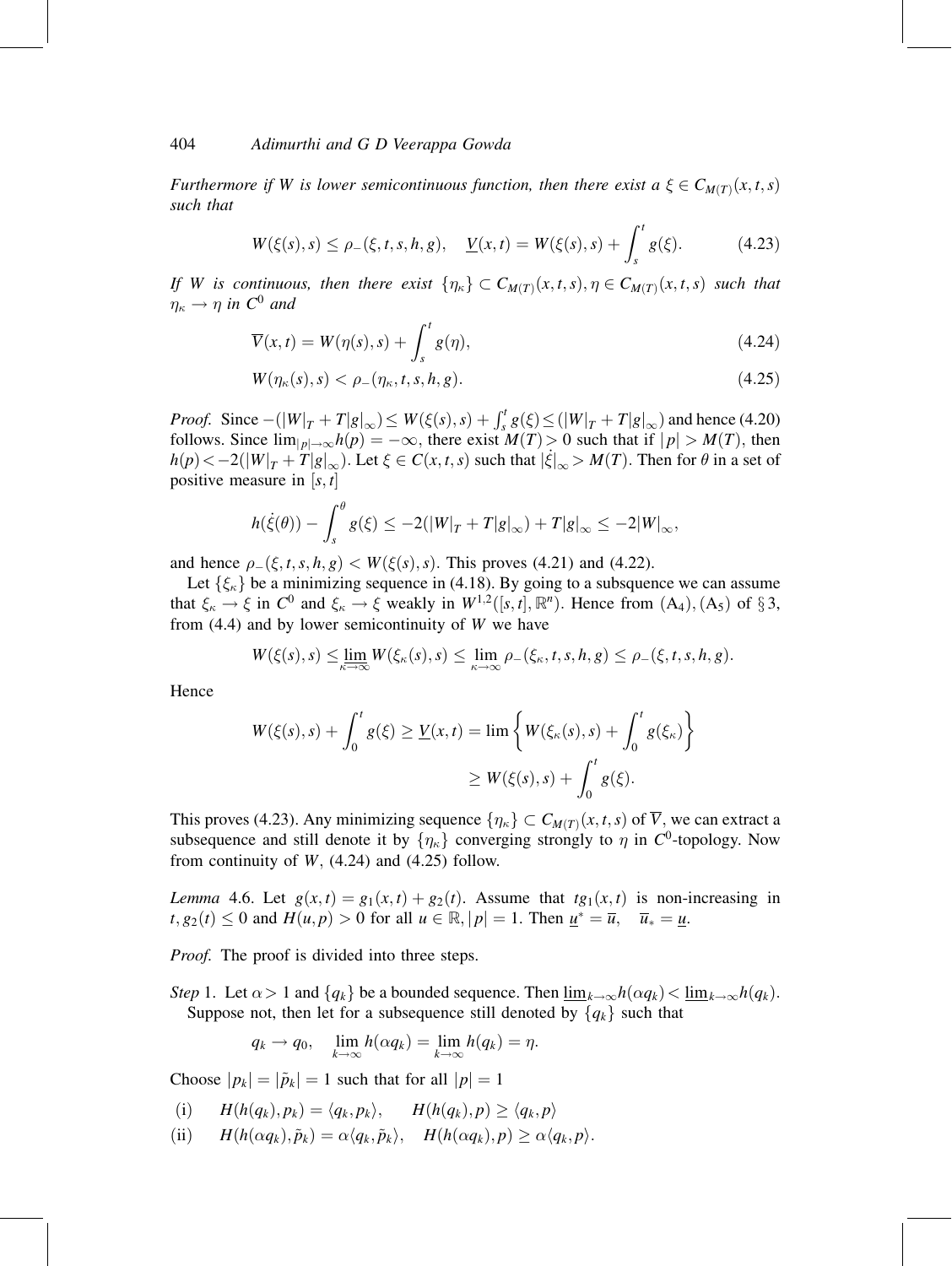Again going to a subsequence, one can assume that  $p_k \to p_0 \tilde{p}_k \to \tilde{p}_0$  as  $k \to \infty$ . Then by continuity of H,  $\langle q_0, p_0 \rangle = H(\eta, p_0) = \lim_{k \to \infty} H(h(\alpha q_k), p_0) \ge \alpha \langle q_0, p_0 \rangle$ . Since  $H(\eta, p_0)$  $> 0$ , it follows that  $\alpha \leq 1$  which is a contradiction. This proves step 1.

Step 2. Let  $t_1 > t$ , then  $\underline{u}(x,t) \ge \overline{u}(x,t_1)$ . Let  $\xi \in C_M(x,t)$  such that

$$
\underline{u}(x,t) = u_0(\xi(0)) + \int_0^t g(\xi); \quad u_0(\xi(0)) \le \underset{\theta \in [0,t]}{\text{ess inf}} \left\{ h(\dot{\xi}(\theta)) - \int_0^{\theta} g(\xi) \right\}.
$$

Let  $\xi_1(\theta) = \xi(\frac{t\theta}{t_1})$  for  $\theta \in [0, t_1]$ . Then  $\xi_1 \in C(x, t_1)$  and  $\xi_1(0) = \xi(0)$ . Choose a sequence  $\theta_k \in [0, t_1]$  and from step (1) to obtain

$$
\begin{split} \underset{\theta \in [0,t_{1}]}{\mathrm{ess}\inf} \left\{ h(\dot{\xi}_{1}(\theta)) - \int_{0}^{(t/t_{1})\theta} g(\xi) \right\} &= \underset{k \to \infty}{\mathrm{lim}} \left\{ h(\dot{\xi}_{1}(\theta_{k})) - \int_{0}^{(t/t_{1})\theta_{k}} g(\xi) \right\} \\ &> \underset{k \to \infty}{\mathrm{lim}} \left\{ h\left(\frac{t_{1}}{t}\dot{\xi}_{1}(\theta_{k})\right) - \int_{0}^{(t/t_{1})\theta_{k}} g(\xi) \right\} \\ &= \underset{k \to \infty}{\mathrm{lim}} \left\{ h\left(\dot{\xi}\left(\frac{t}{t_{1}}\theta_{k}\right)\right) - \int_{0}^{(t/t_{1})\theta_{k}} g(\xi) \right\} \\ &\geq \underset{\theta \in [0,t]}{\mathrm{ess}\inf} \left\{ h(\dot{\xi}(\theta)) - \int_{0}^{\theta} g(\xi) \right\}. \end{split}
$$

Hence from  $tg_1$  non-increasing in t and  $g_2(t) \leq 0$  we have that

$$
u_0(\xi_1(0)) \le \underset{\theta \in [0,t]}{\text{ess inf}} \left\{ h(\dot{\xi}(\theta)) - \int_0^{\theta} g(\xi) \right\}
$$
  

$$
< \underset{\theta \in [0,t_1]}{\text{ess inf}} \left\{ h(\dot{\xi}_1(\theta)) - \int_0^{(t/t_1)\theta} g(\xi_1) \right\}
$$
  

$$
= \underset{\theta \in [0,t_1]}{\text{ess inf}} \left\{ h(\dot{\xi}_1(\theta)) - \int_0^{\theta} g_1(\xi_1) + \int_0^{\theta} g_1(\xi_1) - \int_0^{(t/t_1)\theta} g_1(\xi)
$$
  

$$
- \int_0^{(t/t_1)\theta} g_2(s)ds + \int_0^{\theta} g_2(s)ds - \int_0^{\theta} g_2(s)ds \right\}
$$
  

$$
\le \underset{\theta \in [0,t_1]}{\text{ess inf}} \left\{ h(\dot{\xi}_1(\theta)) - \int_0^{\theta} g_1(\xi_1) - \int_0^{\theta} g_2(s)ds \right\}
$$
  

$$
= \underset{\theta \in [0,t_1]}{\text{ess inf}} \left\{ h(\dot{\xi}_1(\theta)) - \int_0^{\theta} g(\xi_1) \right\}.
$$

Since  $\int_0^{\theta} g_1(\xi_1) - \int_0^{(t/t_1)\theta} g_1(\xi) = \int_0^{(t/t_1)\theta} \left(\frac{t_1}{t} g_1(\xi(s), \frac{t_1}{t} s) - g_1(\xi(s), s)\right) ds \le 0$  and  $g_2 \le 0$ , this implies that

$$
\underline{u}(x,t) = u_0(\xi(0)) + \int_0^t g(\xi)
$$
  
=  $u_0(\xi_1(0)) + \int_0^{t_1} g(\xi_1) + \int_0^t g(\xi) - \int_0^{t_1} g(\xi_1)$   
 $\ge \overline{u}(x,t_1).$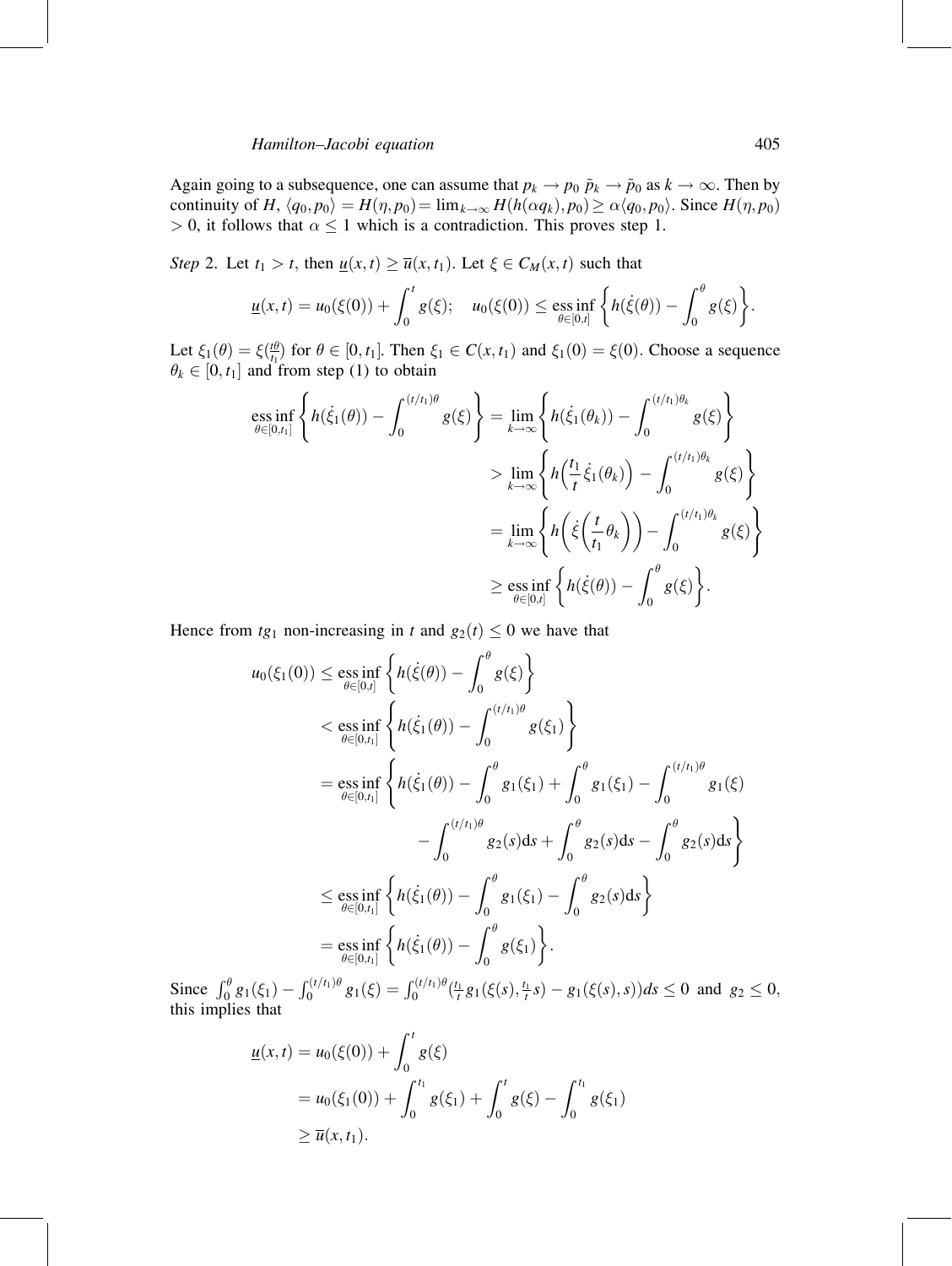Step 3. Let  $B_r(x, t)$  be a ball centered at  $(x, t)$  with radius r. Let  $t > 0$  and let  $t_k < t$  and  $t_k \rightarrow t$ . Then from step 2,

$$
\underline{u}^*(x,t) = \lim_{r \to 0} \sup_{B_r} \underline{u}(z)
$$
  
\n
$$
\geq \lim_{k \to \infty} \underline{u}(x,t_k) \geq \overline{u}(x,t).
$$

On the other hand  $\underline{u} \leq \overline{u}$  and hence  $\underline{u}^*(x,t) \leq \overline{u}(x,t)$ , implies that  $\underline{u}^*(x,t) = \overline{u}(x,t)$ . Similarly  $\overline{u}_* = \underline{u}$ . This proves the Lemma.

In order to prove, the representation formula for a solution in the sense of viscosity, one has to establish a dynamic programming principle. This has been carried out for standard control problems and differential games in [2, 8] and [10]. We will next provide a proof of this fact for our problem.

Lemma 4.7 (Dynamic programming principle). For every  $T > 0$ , there exist  $M(T) > 0$ such that  $|\underline{u}|_T < \infty, \underline{u}$  is lower semicontinuous and for  $0 \leq s < t \leq T, x \in \mathbb{R}^n$ ,

$$
\underline{u}(x,t) = \inf_{C_{M(t)}(x,t,s)} \left\{ \underline{u}(\xi(s),s) + \int_s^t g(\xi) : \underline{u}(\xi(s),s) \le \rho_-(\xi,t,s,h,g) \right\},\tag{4.26}
$$
\n
$$
\underline{u}^*(x,t) \le \inf_{C_{M(T)}(x,t,s)} \left\{ \underline{u}^*(\xi(s),s) + \int_0^t g(\xi) : \underline{u}^*(\xi(s),s) < \rho_-(\xi,t,s,h,g) \right\}.\tag{4.27}
$$

*Proof.* Since  $u_0 \in W^{1,\infty}(\mathbb{R}^n)$  and hence by taking  $s = 0$  in (4.18),  $|\underline{u}|_T < \infty$  follows from (4.20). Let  $(x_m, t_m) \rightarrow (x, t)$  as  $m \rightarrow \infty$ . Since  $u_0$  is continuous, from (4.23), for each m, there exist a  $\xi_m \in C_{M(T)}(x_m, t_m)$  such that  $\underline{u}(x_m, t_m) = u_0(\xi_m(0)) + \int_0^{t_m} g(\xi_m)$  and  $u_0(\xi_m(0)) \leq \rho_-(\xi_m, t_m, h, g)$ . From Arzela–Ascoli we can extract a subsequence still denoted by  $\xi_m$  such that  $\xi_m \to \xi \in C_{M(T)}(x, t)$ . Now from (4.4) we have

$$
u_0(\xi(0)) \leq \overline{\lim}_{m \to \infty} \rho_-(\xi_m, t_m, h, g) \leq \rho_-(\xi, t, h, g),
$$

therefore,

$$
\underline{\lim}_{m\to\infty}\underline{u}(x_m,t_m)=u_0(\xi(0))+\int_0^t g(\xi)\geq \underline{u}(x,t).
$$

This proves  $\underline{u}$  is lower semicontinuous. Let

$$
v_1(x,t) = \inf_{C(x,t,s)} \left\{ \underline{u}(\xi(s),s) + \int_s^t g(\xi); \underline{u}(\xi(s),s) \le \rho_-(\xi,t,s,h,g) \right\}.
$$
 (4.28)

Since  $|\underline{u}|_T < \infty$  and  $\underline{u}$  is lower semicontinuous, hence from (4.23), there exist a  $\xi_2 \in$  $C(x, t, s)$  such that  $\overline{\underline{u}}(\xi_2(s), s) \leq \rho_-(\xi_2, t, s, h, g)$  and  $v_1(x, t) = \underline{\underline{u}}(\xi_2(s), s) + \int_s^t g(\xi_2)$ . Choose a  $\xi_1 \in C(\xi_2(s), s)$  such that  $u(\xi_2(s), s) = u_0(\xi_1(0)) + \int_0^s g(\xi_1), u_0(\xi_1(0)) \le$  $\rho_-(\xi_1, s, h, g)$ . Let  $\eta \in C(x, t)$  defined by  $\eta(\theta) = \xi_1(\theta)$  for  $\theta \in [0, s]$  and  $\eta(\theta) = \xi_2(\theta)$ for  $\theta \in [s, t]$ . Then we have

$$
u_0(\eta(0)) = \underline{u}(\xi_1(s), s) - \int_0^s g(\xi_1)
$$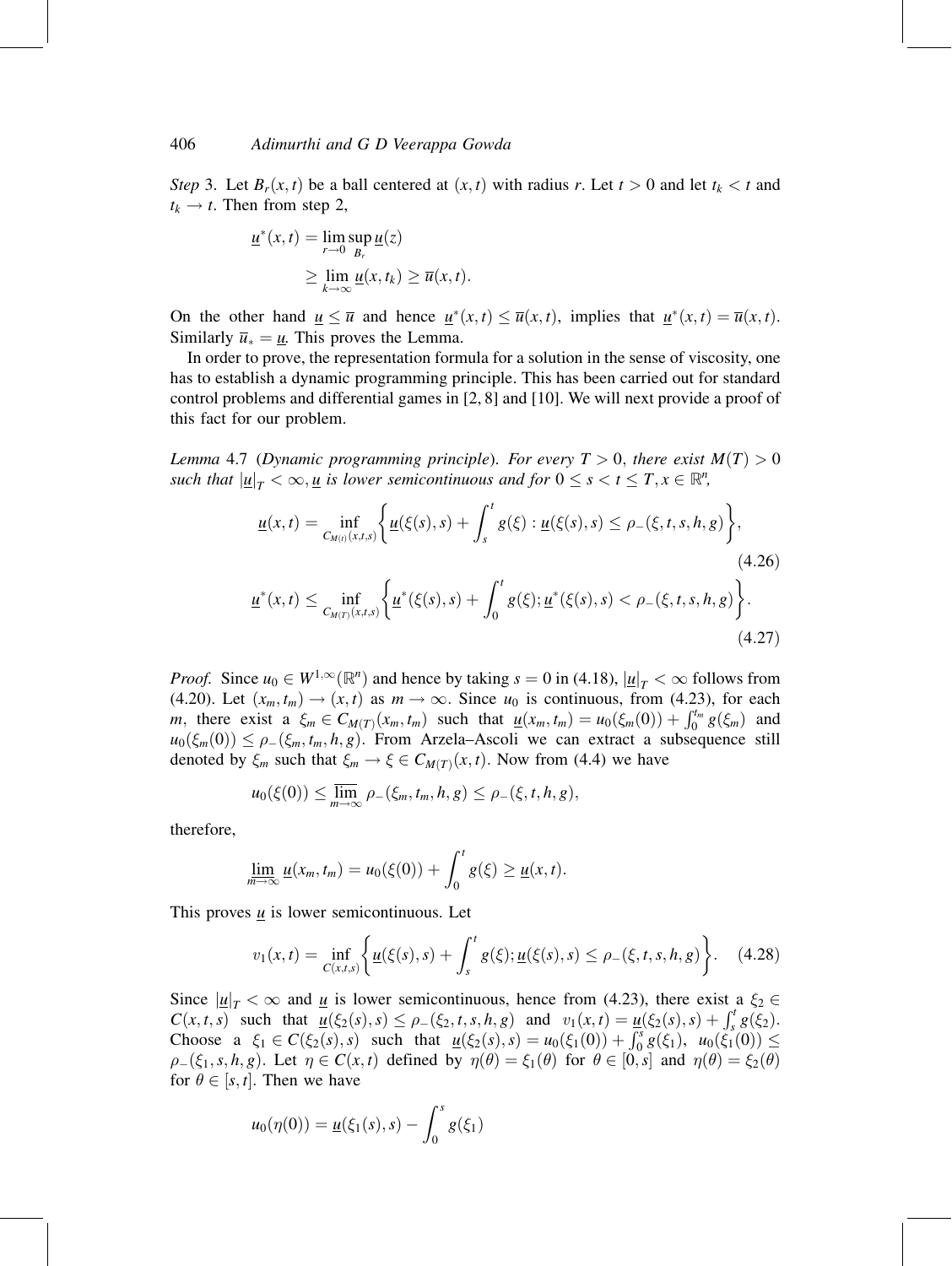$$
\leq \rho_{-}(\xi_2, t, s, h, g) - \int_0^s g(\xi_1)
$$
  
=  $\operatorname*{ess\,inf}_{\theta \in [s,t]} \left\{ h(\dot{\eta}(\theta)) - \int_0^{\theta} g(\eta) \right\}.$ 

Since  $u_0(\eta(0)) \leq \rho_-(\eta, s, h, g)$ , it follows that  $u_0(\eta(0)) \leq \rho_-(\eta, t, h, g)$ . Therefore we have

$$
v_1(x,t) = \underline{u}(\eta(s),s) + \int_s^t g(\eta)
$$
  
=  $u_0(\eta(0)) + \int_0^t g(\eta) \ge \underline{u}(x,t).$  (4.29)

Let  $\xi \in C(x,t)$  be such that  $\underline{u}(x,t) = u_0(\xi(0)) + \int_0^t g(\xi)$  and  $u_0(\xi(0)) \le \rho_-(\xi,t,h,g) =$  $\inf \{\text{ess}\inf_{\theta\in [0,s]} \{h(\xi(\theta)) - \int_0^{\theta} \overline{g}(\xi)\}\right\}$ , ess $\inf_{\theta\in [s,t]} \{h(\xi(\theta)) - \int_0^{\theta} g(\xi)\}\}\right)$ . Hence

$$
\underline{u}(\xi(s),s) \le u_0(\xi(0)) + \int_0^s g(\xi)
$$
  
\n
$$
\le \underset{\theta \in [s,t]}{\mathrm{ess\ inf}} \left\{ h(\dot{\xi}(\theta) - \int_0^{\theta} g(\xi) + \int_0^s g(\xi) \right\}
$$
  
\n
$$
= \rho_-(\xi,t,s,h,g).
$$

This implies that  $\underline{u}(x,t) = u_0(\xi(0)) + \int_0^s g(\xi) + \int_s^t g(\xi) \ge \underline{u}(\xi(s),s) + \int_s^t g(\xi) \ge v_1(x,t)$ . Therefore from (4.29)  $\underline{u}(x,t) = v_1(x,t)$  and since  $|\underline{u}|_T < \infty$  and hence from (4.21), (4.26) follows.

Let

$$
v_2(x,t) = \inf_{\xi \in C(x,t,s)} \left\{ \underline{u}^*(\xi(s),s) + \int_s^t g(\xi) ; \underline{u}^*(\xi(s),s) < \rho_-(\xi,t,s,h,g) \right\}.
$$
\n(4.30)

Choose a sequence  $(x_{\kappa}, t_{\kappa}) \to (x, t)$  such that  $\underline{u}^*(x, t) = \lim_{\kappa \to \infty} \underline{u}(x_{\kappa}, t_{\kappa})$ . For  $\xi \in$  $C(x, t, s)$ , let  $s_{\kappa} = s + t_{\kappa} - t$  and define  $\xi_{\kappa} \in C(x_{\kappa}, t_{\kappa}, s_{\kappa})$  by  $\xi_{\kappa}(\theta) = \xi(\theta - t_{\kappa} + t) + x_{\kappa} - x$ . Then by change of variables  $\alpha = \theta - t_{\kappa} + t$ , we obtain

$$
\underset{\theta \in [s_{\kappa}, t_{\kappa}]}{\text{ess inf}} \left\{ h(\dot{\xi}_{\kappa}(\theta)) - \int_{s_{\kappa}}^{\theta} g(\xi_{\kappa}) \right\} = \underset{\alpha \in [s,t]}{\text{ess inf}} \left\{ h(\dot{\xi}(\alpha)) - \int_{s}^{\alpha} g(\xi) \right\} + \beta_{\kappa},\tag{4.31}
$$

where  $\beta_{\kappa} = O(\sup_{\alpha \in [s,t]} (\int_{s}^{\alpha} g(\xi) - \int_{s_{\kappa}}^{\alpha-t+t_{\kappa}} g(\xi_{\kappa}))) \to 0$  as  $\kappa \to \infty$ .

Let  $\xi \in C(x, t, s)$  such that  $\underline{u}^*(\xi(s), s) < \rho_-(\xi, t, s, h, g)$ . Hence from (4.29) and upper semicontinuity of  $\underline{u}^*$  we can find a  $\kappa_0 > 0$  such that for  $\kappa \geq \kappa_0$ ,  $\underline{u}^*(\xi_{\kappa}(s_{\kappa}), s_{\kappa}) <$  $\rho_{-}(\xi_{\kappa}, t_{\kappa}, s_{\kappa}, h, g)$  and hence  $\underline{u}(\xi_{\kappa}(s_{\kappa}), s_{\kappa}) \leq \underline{u}^{*}(\xi_{\kappa}(s_{\kappa}), s_{\kappa}) < \rho_{-}(\xi_{\kappa}, t_{\kappa}, s_{\kappa}, h, g)$ . Therefore from (4.28) we have

$$
\underline{u}^*(x,t) = \lim_{\kappa \to \infty} \underline{u}(x_\kappa, t_\kappa) \le \lim_{\kappa \to \infty} v_1(x_\kappa, t_\kappa)
$$
  

$$
\le \lim_{\kappa \to \infty} \left\{ \underline{u}(\xi_\kappa(s_\kappa), s_\kappa) + \int_{s_\kappa}^{t_\kappa} g(\xi_\kappa) \right\}
$$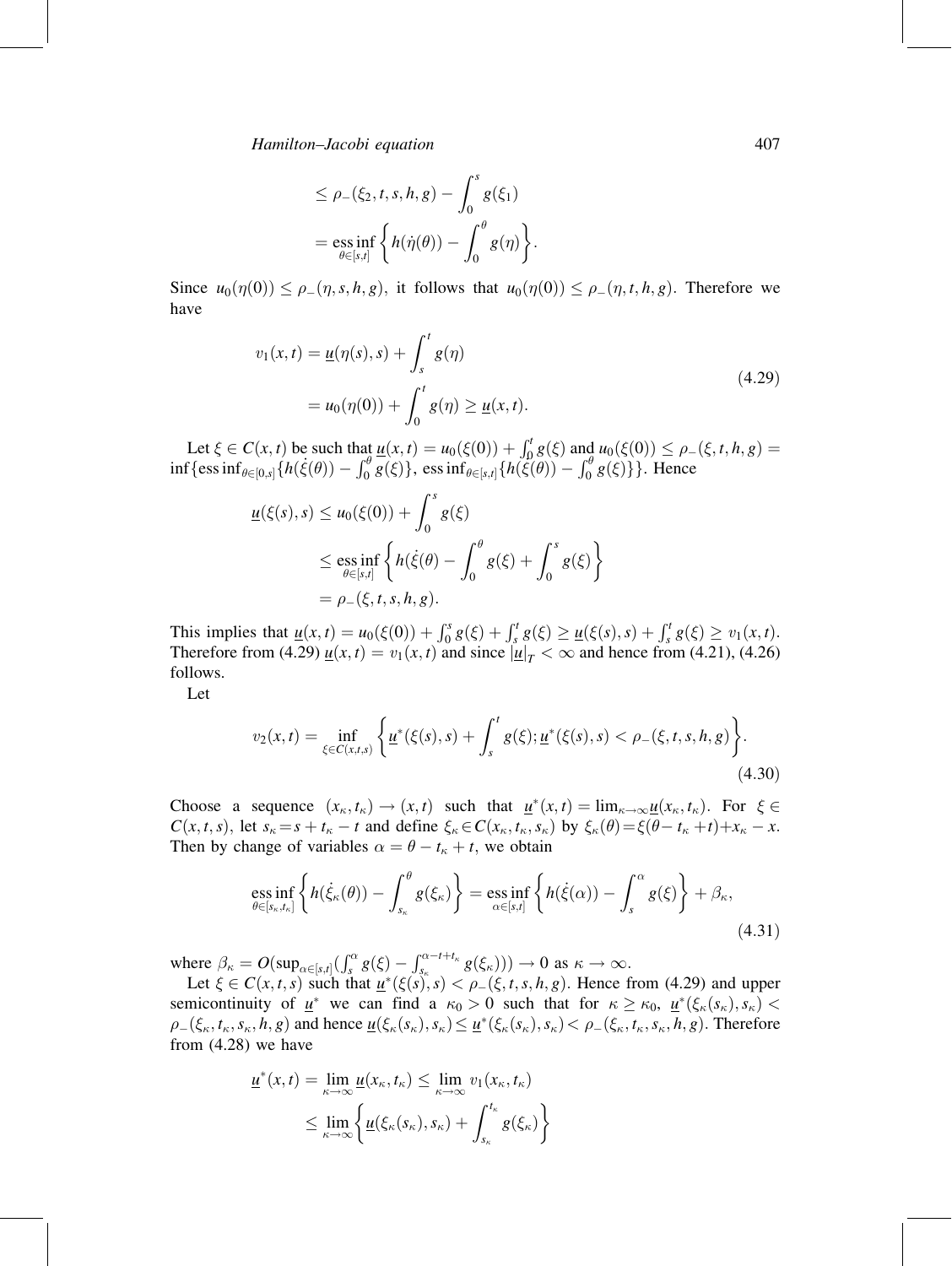$$
\leq \lim_{\kappa \to \infty} \left\{ \underline{u}^*(\xi_{\kappa}(s_{\kappa}), s_{\kappa}) + \int_{s_{\kappa}}^{t_{\kappa}} g(\xi_{\kappa}) \right\}
$$
  

$$
\leq \underline{u}^*(\xi(s), s) + \int_s^t g(\xi).
$$

Since it is true for all  $\xi$  and hence  $\underline{u}^*(x,t) \le v_2(x,t)$ . Combining this with  $|\underline{u}^*|_T < \infty$  and (4.22) we obtain (4.27). This proves the Lemma.

Lemma 4.8 (Dynamic programming principle). For every  $T > 0, |\overline{u}|_T < \infty, \overline{u}$  is upper semicontinuous and there exist  $M(T) > 0$  such that for  $0 \leq s < t \leq T, x \in \mathbb{R}^n$ ,

$$
\overline{u}(x,t) = \inf_{C_{M(T)}(x,t,s)} \left\{ \overline{u}(\xi(s),s) + \int_s^t g(\xi); \, \overline{u}(\xi(s),s) < \rho_-(\xi,t,s,h,g) \right\}, \tag{4.32}
$$
\n
$$
\overline{u}_*(x,t) \ge \inf_{C_{M(T)}(x,t,s)} \left\{ \overline{u}_*(\xi(s),s) + \int_s^t g(\xi); \, \overline{u}_*(\xi(s),s) \le \rho_-(\xi,t,s,h,g) \right\}. \tag{4.33}
$$

*Proof.* Since  $u_0 \in W^{1,\infty}(\mathbb{R}^n)$ , by taking  $s = 0$  in (4.18),  $|\overline{u}|_T < \infty$  follows from (4.20). Let  $(x_m, t_m) \rightarrow (x, t)$  as  $m \rightarrow \infty$ . Since  $u_0$  is continuous, by (4.24) and (4.25) there exist  $\eta, \eta_{\kappa} \in C_{M(T)}(x, t)$  such that  $\eta_{\kappa} \to \eta$  uniformly and  $\overline{u}(x, t) = u_0(\eta(0)) + \int_0^t g(\eta)$  and  $u_0(\eta_{\kappa}(0)) < \rho_{-}(\eta_{\kappa}, t, h, g)$ . Now for each  $\kappa$ , define  $\eta_{m_{\kappa}} \in C(x_m, t_m)$  as follows:

$$
\eta_{m_{\kappa}}(\theta) = \begin{cases} \eta_{\kappa}(\theta - t_m + t) + x_m - x & \text{if } \theta \in [0 \vee (t_m - t), t_m], \\ \eta_{\kappa}(0) + x_m - x & \text{if } \theta \in [0, 0 \vee (t_m - t)]. \end{cases}
$$
(4.34)

Clearly  $\eta_{m_{\kappa}} \to \eta_{\kappa}$  uniformly and by change of variables it follows that

$$
\rho_{-}(\eta_{m_{\kappa}}, t_{m}, h, g) = \rho_{-}(\eta_{\kappa}, t, h, g) + o(1), \qquad (4.35)
$$

where  $o(1) \rightarrow 0$  as  $m \rightarrow \infty$ . Since  $u_0$  is continuous, from (4.35) we can find a  $m(\kappa) > 0$ such that for  $m > m(\kappa)$ ,  $u_0(\eta_{m_\kappa}(0)) < \rho_-(\eta_{m_\kappa}, t_m, h, g)$ . This implies that  $\overline{u}(x_m, t_m) \leq$  $u_0(\eta_{m_k}(0)) + \int_0^{t_m} g(\eta_{m_k})$ . Now letting  $m \to \infty, \kappa \to \infty$ , we conclude that

$$
\overline{\lim}_{m\to\infty}\overline{u}(x_m,t_m)\leq \lim_{\kappa\to\infty}\left\{u_0(\eta_{\kappa}(0))+\int_0^t g(\eta_{\kappa})\right\}=\overline{u}(x,t).
$$

This proves  $\overline{u}$  is upper semicontinuous. Define

$$
v_1(x,t) = \inf_{\xi \in C(x,t,s)} \left\{ \overline{u}(\xi(s),s) + \int_s^t g(\xi) : \overline{u}(\xi(s),s) < \rho_-(\xi,t,s,h,g) \right\},\,
$$

then

$$
v_1(x,t) = \inf_{\xi \in C(x,t,s)} \left[ \inf_{\eta \in C(\xi(s),s)} \left\{ u_0(\eta(0)) + \int_0^s g(\eta) + \int_s^t g(\xi); \ u_0(\eta(0)) \right\} \right]
$$
  
<  $\rho_-(\eta,s,h,g) \left\}; \quad \inf_{\eta \in C(\xi(s),s)} \left\{ u_0(\eta(0)) + \int_0^s g(\eta) : u_0(\eta(0)) \right\}$   
<  $\rho_-(\eta,s,h,g) \right\} < \rho_-(\xi,t,s,h,g) \right]$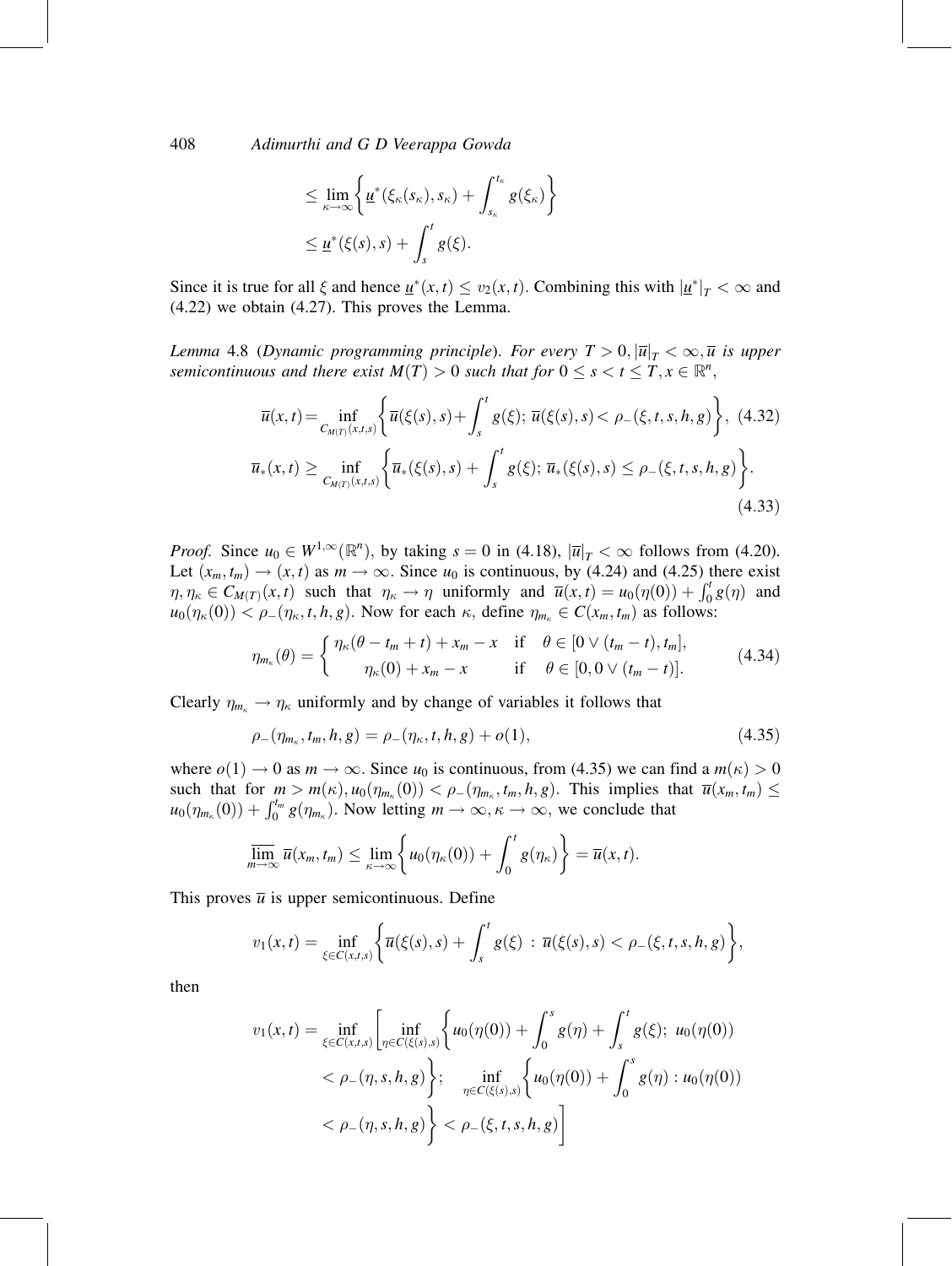$$
\leq \inf_{\lambda \in C(x,t)} \left\{ u_0(\lambda(0)) + \int_0^t g(\lambda); u_0(\lambda(0)) < \rho_-(\lambda, s, h, g), u_0(\lambda(0)) + \int_0^s g(\lambda) < \rho_-(\lambda, t, s, h, g) \right\}
$$
  
= 
$$
\inf_{\lambda \in C(x,t)} \left\{ u_0(\lambda(0)) + \int_0^t g(\lambda) : u_0(\lambda(0)) < \rho_-(\lambda, t, h, g) \right\}
$$
  
= 
$$
\overline{u}(x,t). \tag{4.36}
$$

Since  $|\overline{u}|_T < \infty$ , hence from (4.22), there exist a  $M_1(T) > 0$  such that

$$
v_1(x,t) = \inf_{\xi \in C_{M_1(T)}(x,t,s)} \left\{ \overline{u}(\xi(s),s) + \int_s^t g(\xi); \ \overline{u}(\xi(s),s) < \rho_-(\xi,t,s,h,g) \right\}.
$$
\n(4.37)

Let  $\varepsilon > 0, r > 0$  and  $\xi \in C(x, t, s)$  such that  $v_1(x, t) \ge \overline{u}(\xi(s), s) + \int_s^t g(\xi) - \varepsilon$  and  $\overline{u}(\xi(s), s) + r < \rho_{-}(\xi, t, s, h, g)$ . From (4.24), (4.25) and (4.4) there exist an  $\eta \in C(\xi(s), s)$ such that  $\overline{u}(\xi(s), s) > u_0(\eta(0)) + \int_0^s g(\eta) - r$ ,  $u_0(\eta(0)) < \rho_-(\eta, s, h, g)$ . Let  $\lambda \in C(x, t)$ be defined by  $\lambda|_{[0,s]} = \eta, \lambda|_{[s,t]} = \xi$ . Then  $u_0(\lambda(0)) = u_0(\eta(0))$  and

$$
u_0(\lambda(0)) = \overline{u}(\xi(s), s) + r - \int_0^s g(\eta)
$$
  
< 
$$
< \rho_{-}(\xi, t, s, h, g) - \int_0^s g(\eta)
$$
  

$$
= \underset{\theta \in [s, t]}{\mathrm{ess\ inf}} \left\{ h(\dot{\lambda}(\theta)) - \int_0^{\theta} g(\lambda) \right\}.
$$

Since  $u_0(\lambda(0)) = u_0(\eta(0)) < \rho(\eta, s, h, g)$  and hence combining this with the above inequality implies that  $u_0(\lambda(0)) < \inf \{ \text{ess inf}_{\theta \in [s,t]} \{ h(\lambda(\theta)) - \int_0^{\theta} g(\lambda) \}$ , essinf $\theta \in [0,s]$   $\{ h(\lambda(\theta)) \{\int_0^{\theta} g(\lambda)\}\right} = \rho_-(\lambda, t, h, g)$ . Therefore  $v_1(x, t) \ge u_0(\lambda(0)) + \int_0^t g(\lambda) - \epsilon \ge \overline{u}(x, t) - \epsilon.$ Since  $\epsilon$  is arbitrary, we obtain  $v_1(x, t) \ge \overline{u}(x, t)$ . This with (4.36), (4.37) implies (4.32)

$$
v_2(x,t) = \inf_{\xi \in C(x,t,s)} \left\{ \overline{u}_*(\xi(s),s) + \int_s^t g(\xi) ; \overline{u}_*(\xi(s),s) \le \rho_-(\xi,t,s,h,g) \right\}.
$$
\n(4.38)

Let  $\lim_{\kappa \to \infty} (x_{\kappa}, t_{\kappa}) = (x, t)$ ,  $\lim_{\kappa \to \infty} \overline{u}(x_{\kappa}, t_{\kappa}) = \overline{u}_*(x, t)$ . Let  $\epsilon > 0$ . Then from (4.36), (4.37) and (4.38) we can choose a  $\kappa(\epsilon) > 0$  such that for every  $\kappa > \kappa(\epsilon)$ , there exist a  $\xi_{\kappa} \in C_{M_1(T)}(x_{\kappa}, t_{\kappa}, s_{\kappa})$  such that

$$
\overline{u}_*(x,t) \ge \overline{u}(x_{\kappa},t_{\kappa}) - \frac{\epsilon}{2},\tag{4.39}
$$

$$
\overline{u}(x_{\kappa},t_{\kappa}) > \overline{u}(\xi_{\kappa}(s),s) + \int_{s}^{t_{\kappa}} g(\xi_{\kappa}) - \frac{\epsilon}{2}, \qquad (4.40)
$$

$$
\overline{u}(\xi_{\kappa}(s),s) < \rho_{-}(\xi_{\kappa},t_{\kappa},s,h,g). \tag{4.41}
$$

Extract a subsequence still denoted by  $\xi_{\kappa}$  converging to  $\xi$  uniformly. Then from (4.41), (4.4), (4.39) and (4.40)

$$
\overline{u}_*(\xi(s),s) \leq \lim_{\kappa \to \infty} \overline{u}_*(\xi_\kappa(s),s) \leq \lim_{\kappa \to \infty} \overline{u}_*(\xi_\kappa(s),s) \leq \rho_-(\xi,t,s,h,g), \qquad (4.42)
$$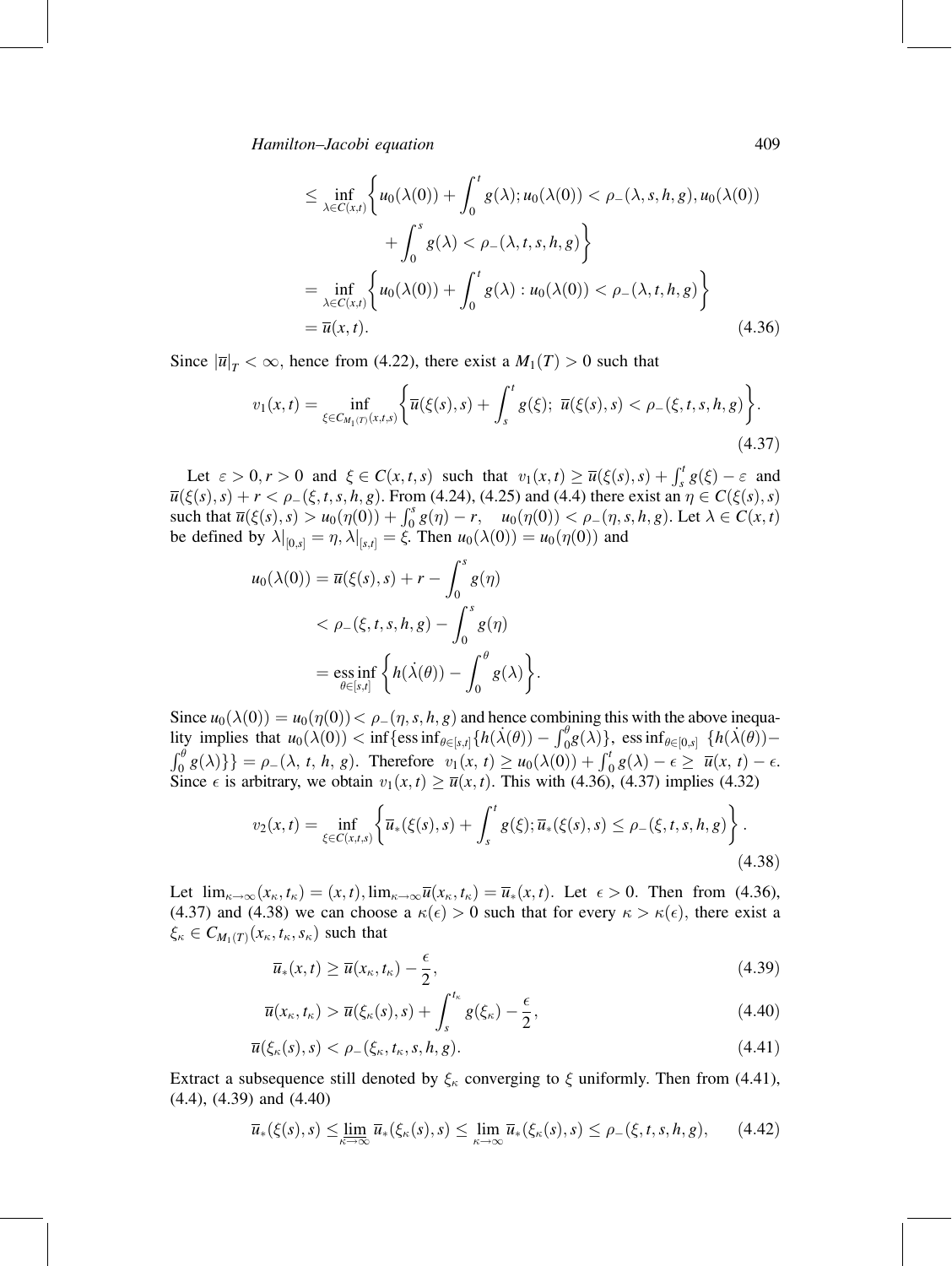$$
\overline{u}_{*}(x,t) \geq \lim_{\kappa \to \infty} \overline{u}(x_{\kappa}, t_{\kappa}) - \frac{\epsilon}{2}
$$
\n
$$
\geq \lim_{\kappa \to \infty} \left\{ \overline{u}(\xi_{\kappa}(s), s) + \int_{s}^{t_{\kappa}} g(\xi_{\kappa}) \right\} - \epsilon
$$
\n
$$
\geq \lim_{\kappa \to \infty} \left\{ \overline{u}_{*}(\xi_{\kappa}(s), s) + \int_{s}^{t_{\kappa}} g(\xi_{\kappa}) \right\} - \epsilon
$$
\n
$$
= \overline{u}_{*}(\xi(s), s) + \int_{s}^{t} g(\xi) - \epsilon
$$
\n
$$
\geq v_{2}(x, t) - \epsilon,
$$

since (4.42) holds. Now letting  $\epsilon \to 0$  to conclude that  $\overline{u}_*(x,t) \ge v_2(x,t)$ . Since  $|\overline{u}_*|_T < \infty$ and hence from (4.21) there exist an  $M(T) > 0$  such that (4.33) holds. This proves the lemma.

*Proof of Theorem 2.2.* Let  $T > 0$  and  $0 < t \leq T$  and  $x \in \mathbb{R}^n$ . From (4.23) and (4.24) there exist  $M(T) > 0$  such that  $\xi_t, \eta_t \in C_{M(T)}(x, t)$  and

$$
\underline{u}(x,t) = u_0(\xi_t(0)) + \int_0^t g(\xi_t),
$$
  

$$
\overline{u}(x,t) = u_0(\eta_t(0)) + \int_0^t g(\eta_t).
$$

Since  $|(x,x) - (\xi_t(\theta), \eta_t(\theta))| = | \int_{\theta}^{t} (\xi_t(\lambda), \eta_t(\lambda)) d\lambda | \leq M(T)|t - \theta|$  and hence  $(\xi_t, \eta_t) \to$  $(x, x)$  as  $t \to 0$ . This implies that  $\lim_{t \to 0} (\underline{u}(x, t), \overline{u}(x, t)) = (u_0(x), u_0(x)).$ 

Suppose <u>u</u> is not a sub solution. Then there exist an  $(x_0, t_0) \in \mathbb{R}^n \times \mathbb{R}_+, \epsilon > 0$ , *B* a ball with centre  $(x_0, t_0)$  and a  $\varphi \in C^1(\mathbb{R}^n \times \mathbb{R}_+)$  such that  $\underline{u}^*(x_0, t_0) = \varphi(x_0, t_0), \underline{u}^* - \varphi \leq 0$  in  $B, \varphi_t + H(\varphi, D\varphi) - g \ge 4\epsilon$  at  $(x_0, t_0)$ . By continuity we can choose a  $\delta > 0$  such that  $\varphi_t + H(\varphi + \delta, D\varphi) - g \geq 3\epsilon$  at  $(x_0, t_0)$ . Therefore from  $(A_6)$  of §3, there exist q with  $\varphi(x_0, t_0) + \delta \le h(q)$  and  $\varphi_t + \langle q, D\varphi \rangle - g \ge 2\epsilon$  at  $(x_0, t_0)$ . By continuity, we can find a ball  $B_1 \subset B$  around  $(x_0, t_0)$  such that for  $(x, t) \in B_1$ ,

$$
\underline{u}^*(x,t) \le \varphi(x,t) < h(q) - \frac{\delta}{2},\tag{4.43}
$$

$$
\varphi_t + \langle q, D\varphi \rangle - g \ge \epsilon. \tag{4.44}
$$

Let  $\xi(\theta) = x_0 + q(\theta - t_0)$  and choose a  $s_0 < t_0$  such that for  $\theta \in [s_0, t_0]$ ,  $\sup_{\theta \in [s_0, t_0]}$  $|\int_{s_0}^{\theta} g(\xi)| < \frac{\delta}{2}$  and  $(\xi(\theta), \theta) \in B_1$ . Then from (4.43),  $\underline{u}^*(\xi(s_0), s_0) < h(q) - \frac{\delta}{2} \leq \inf_{\theta \in [s_0, t_0]}$  $\{\tilde{h}(\dot{\xi}(\theta)) - \int_{s_0}^{\theta} g(\xi)\} = \rho_{-}(\xi, t_0, s_0, h, g)$ . Hence from (4.26)

$$
\varphi(x_0, t_0) = \underline{u}^*(x_0, t_0) \leq \underline{u}^*(\xi(s_0), s_0) + \int_{s_0}^{t_0} g(\xi)
$$
  
 
$$
\leq \varphi(\xi(s_0), s_0) + \int_{s_0}^{t_0} g(\xi).
$$
 (4.45)

From (4.44) we have

$$
\varphi(x_0,t_0)-\varphi(\xi(s_0),s_0)=\int_{s_0}^{t_0}\frac{\mathrm{d}}{\mathrm{d}\theta}(\varphi(\xi(\theta),\theta))\mathrm{d}\theta
$$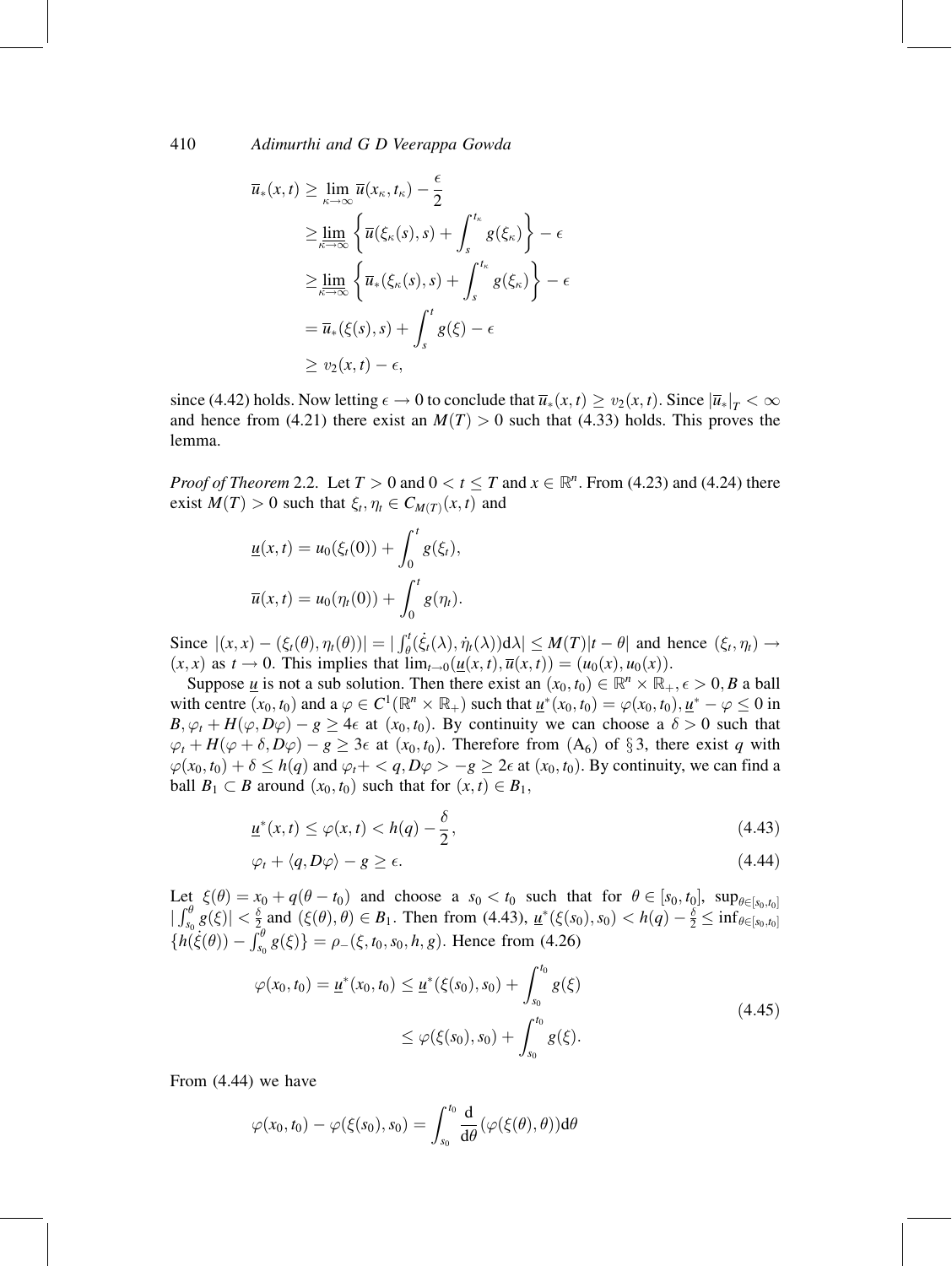$$
= \int_{s_0}^{t_0} (\varphi_t + \langle q, D\varphi \rangle)(\xi(\theta), \theta) d\theta
$$
  

$$
\geq \int_{s_0}^{t_0} g(\xi) + \epsilon(t_0 - s_0),
$$

which contradicts (4.45). This proves  $\underline{u}$  is a sub solution.

Next we will show that  $\underline{u}$  is a super solution. Suppose not, since  $\underline{u}$  is a lower semicontinuous function, hence there exist a  $(x_0, t_0) \in \mathbb{R}^n \times \mathbb{R}_+, \epsilon > 0$  a ball B centered at  $(x_0, t_0)$  and a  $\varphi \in C^1(\mathbb{R}^n \times \mathbb{R}_+)$  such that  $\underline{u}(x_0, t_0) = \varphi(x_0, t_0), \underline{u} - \varphi \ge 0$  in B,  $\varphi_t + H(\varphi, D\varphi) - g \le -4\epsilon$  at  $(x_0, t_0)$ . Hence by continuity of H and  $(A_6)$  of §3, we can find a ball  $B_1 \subset B$  centered at  $(x_0, t_0)$  such that  $\underline{u} \ge \varphi$  in  $B_1$  and whenever  $q \in \mathbb{R}^n$ ,  $(x, t) \in B_1$  with  $\varphi(x, t) \leq h(q)$ , then at  $(x, t)$ 

$$
\varphi_t + \langle q, D\varphi \rangle - g \le -2\epsilon. \tag{4.46}
$$

For every  $s \le t_0$ , from (4.23) and (4.26) choose a  $\xi_s \in C_{M(T_0)}(x_0,t_0,s)$  such that  $\underline{u}(\xi_s(s),s)$  $\leq \rho_-(\xi_s, t_0, s, h, g)$  and  $\underline{u}(x_0, t_0) = \underline{u}(\xi_s(s), s) + \int_s^{t_0} g(\xi_s)$ . Now  $|\xi_s(\theta) - x_0| \leq M(\overline{T_0})|t_0 - \theta|$ and hence we can find a  $s_0 < t_0$  such that for any  $s \in [s_0, t_0], (\xi_s(\theta), \theta) \in B_1$  for all  $\theta \in (s_0, t_0]$ . Therefore for  $s \in [s_0, t_0]$ 

$$
\varphi(x_0, t_0) = \underline{u}(x_0, t_0) = \underline{u}(\xi_s(s), s) + \int_s^{t_0} g(\xi_s)
$$
  
\n
$$
\geq \varphi(\xi_s(s), s) + \int_s^{t_0} g(\xi_s)
$$
  
\n
$$
\varphi(\xi_s(s), s) \leq \underline{u}(\xi_s(s), s) \leq \rho_{-}(\xi_s, t_0, s, h, g).
$$
\n(4.48)

*Claim.* There exist  $s_1 \in [s_0, t_0)$  such that for almost every  $\theta \in [s_1, t_0]$ 

$$
\varphi_t(\xi_{s_1}(\theta),\theta) + \langle \dot{\xi}_{s_1}(\theta), D\varphi(\xi_{s_1}(\theta),\theta) \rangle - g(\xi_{s_1}(\theta),\theta) \le -\epsilon.
$$
 (4.49)

Suppose not, then from (4.48) we can find a sequence  $s_m \to t_0, \theta_m \in [s_m, t_0], \xi_m = \xi_{s_m}$ such that

$$
\varphi_t(\xi_m(\theta_m), \theta_m) + \langle \dot{\xi}_m(\theta_m), D\varphi(\xi_m(\theta_m), \theta_m) \rangle - g(\xi_m(\theta_m), \theta_m) \ge -\epsilon \tag{4.50}
$$

$$
\varphi(\xi_m(\theta_m), \theta_m) \le h(\dot{\xi}_m(\theta_m))) - \int_{s_m}^{\theta_m} g(\xi_m). \tag{4.51}
$$

Since  $|\dot{\xi}_m(\theta_m)| \leq M(t_0)$ , hence for a subsequence still denoted by  $\xi_m$ , let  $q = \lim_{m \to \infty}$  $\xi_m(\theta_m)$ . Now letting  $m \to \infty$  in (4.50) and (4.51) and using upper semicontinuity of h to obtain

$$
\varphi_t(x_0, t_0) + \langle q, D\varphi(x_0, t_0) \rangle - g(x_0, t_0) \ge -\epsilon
$$
  

$$
\varphi(x_0, t_0) \le \lim_{m \to \infty} \left\{ h(\dot{\xi}_m(\theta_m)) - \int_{s_m}^{\theta_m} g(\xi_m) \right\} \le h(q),
$$

which contradicts (4.46) and hence the claim. From (4.49)

$$
\varphi(x_0,t_0)-\varphi(\xi_{s_1}(s_1),s_1)=\int_{s_1}^{t_0}\frac{\mathrm{d}}{\mathrm{d}\theta}\varphi(\dot{\xi}_{s_1}(\theta),\theta)\mathrm{d}\theta
$$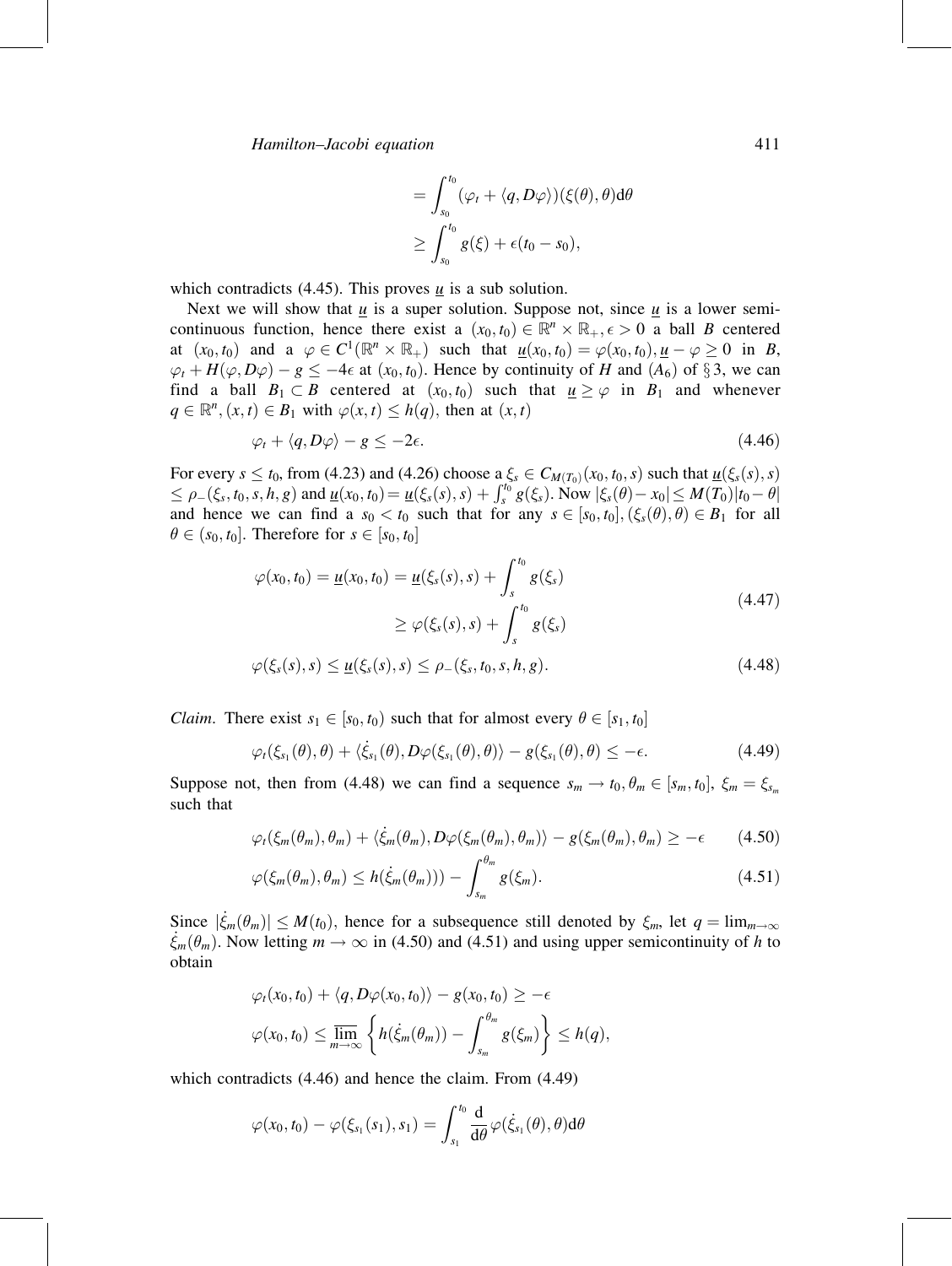$$
=\int_{s_1}^{t_0}(\varphi_t+\langle \dot{\xi}_{s_1},D\varphi\rangle)(\xi_{s_1}(\theta),\theta)d\theta\\ \leq \int_{s_1}^{t_0}g(\xi_{s_1})-\epsilon(t_0-s_1),
$$

which contradicts (4.47). This proves that  $\mu$  is a super solution and hence it is a viscosity solution. Similarly from Lemma 4.8, it follows that  $\overline{u}$  is a viscosity solution. This together with Lemma 4.6 completes the proof of the Theorem.

Remark 4.9. In Lemma 4.6, assumptions on g are only sufficient but not necessary. For example consider the problem

$$
u_t + e^{-u} |u_x| = g(t)
$$
  

$$
u(x, 0) = u_0(x).
$$

Solutions of this problem are given by

$$
\underline{u}(x,t) = \inf_{y} \left\{ u_0(y) + \int_0^t g(s)ds; \ u_0(y) \le -\log \left( \frac{|x-y|}{\int_0^t \exp(-\int_0^s g(\theta) d\theta) ds} \right) \right\}
$$
(4.52)

and

$$
\overline{u}(x,t) = \inf_{y} \left\{ u_0(y) + \int_0^t g(s)ds; \ u_0(y) < -\log \left( \frac{|x-y|}{\int_0^t \exp(-\int_0^s g(\theta) d\theta) ds} \right) \right\}.
$$
\n(4.53)

Furthermore  $\underline{u}^* = \overline{u}$  and  $\overline{u}_* = \underline{u}$ . Here  $g(t) \leq 0$  is not required.

Proof. By formula

$$
\underline{u}(x,t) = \inf_{\xi \in C(x,t)} \left\{ u_0(y) + \int_0^t g(s) \, ds; \ u_0(y) \le \underset{0 \le s \le t}{\text{ess inf}} \left\{ h(\dot{\xi}(s)) - \int_0^s g(\theta) \, d\theta \right\} \right\},
$$

where  $h(q) = \log \left( \frac{1}{|q|} \right)$  $\left(\frac{1}{|a|}\right)$ . Let

$$
\overline{\xi}(s) = \left(\frac{x-y}{\int_0^t \exp(-\int_0^s g(\theta) d\theta) ds}\right) \left(\int_0^s \exp\left(-\int_0^{\theta} g(\eta) d\eta\right) d\theta\right) + y.
$$

Then  $\overline{\xi}(t) = x$ ,  $\overline{\xi}(0) = y$  and  $\dot{\xi}(s) = ((x - y)/(\int_0^t exp(-\int_0^s g(\theta) d\theta) ds)) exp(-\int_0^s g(\eta) d\eta)$ . Also

$$
h(\dot{\xi}(s)) - \int_0^s g(\eta) d\eta = -\log\left(\frac{|x-y|}{\int_0^t \exp(-\int_0^s g(\theta) d\theta) ds}\right)
$$

Therefore

$$
\underline{u}(x,t) \leq \inf_{y} \left\{ u_0(y) + \int_0^t g(s)ds; \ u_0(y) \leq -\log \left( \frac{|x-y|}{\int_0^t \exp(-\int_0^s g(\theta) d\theta) ds} \right) \right\}.
$$

: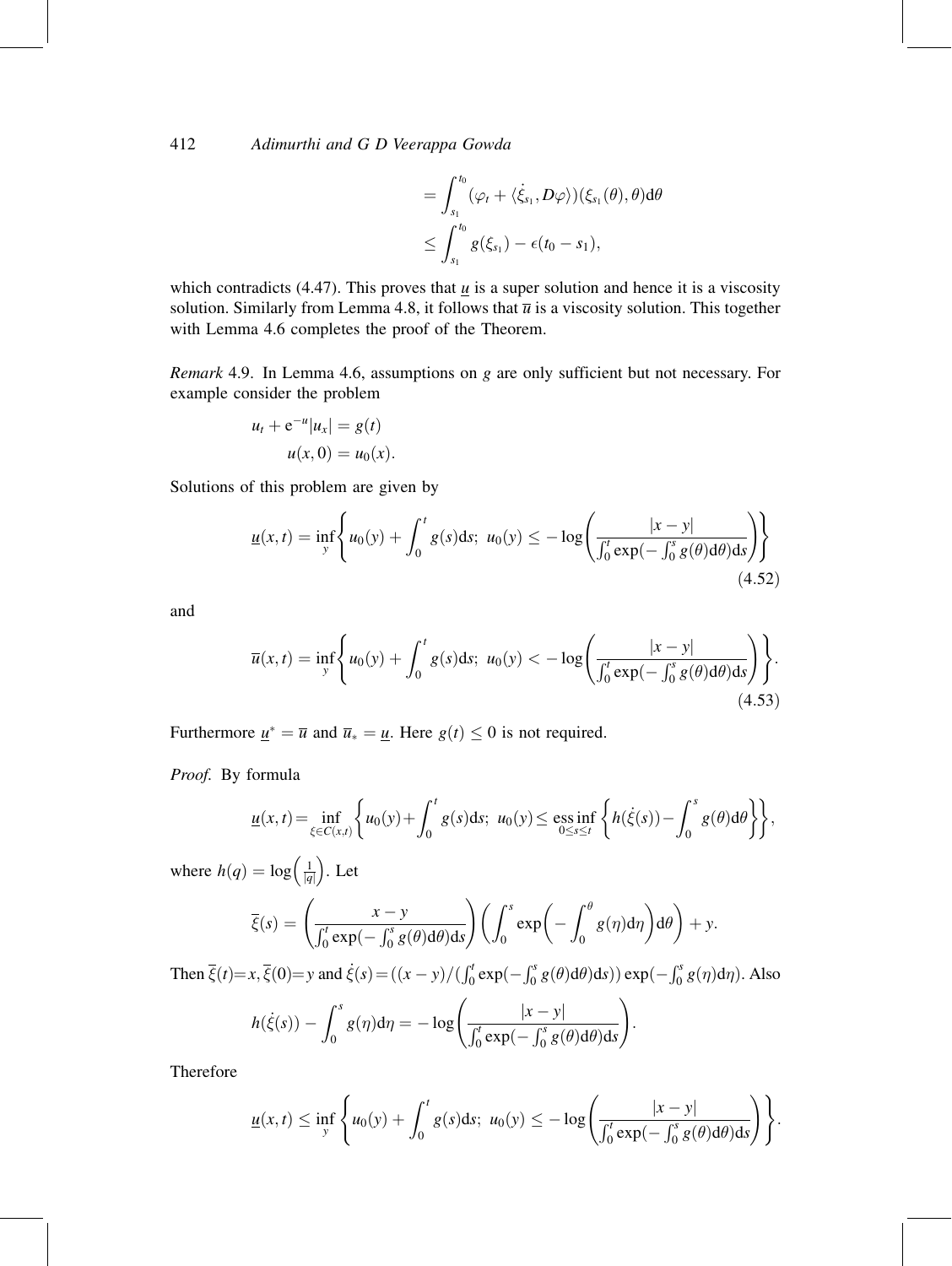On the other hand,

$$
u_0(y) \le h(\dot{\xi}(\theta)) - \int_0^{\theta} g(\eta) d\eta \quad \forall \, \theta \in [0, t]
$$

implies

$$
\exp\bigg(-u_0(y)-\int_0^\theta g(\eta)\mathrm{d}\eta\bigg)\geq|\dot{\xi}(\theta)|.
$$

On integration over [0, t], we have since  $\int_0^t |\dot{\xi}(\theta)| \ge |x - y|$ ,

$$
u_0(y) \leq -\log\left(\frac{|x-y|}{\int_0^t \exp(-\int_0^s g(\theta) d\theta) ds}\right).
$$

This implies

$$
\underline{u}(x,t) \geq \inf_{y} \Biggl\{ u_0(y) + \int_0^t g(s) ds; \ u_0(y) \leq -\log \Biggl( \frac{|x-y|}{\int_0^t \exp(-\int_0^s g(\theta) d\theta) ds} \Biggr) \Biggr\}.
$$

Hence (4.52). Similarly (4.53) follows.

Choose  $M_0 > 0$  be such that  $\int_{t_1}^t g(\eta) d\eta \leq M_0(t - t_1)$  for all  $t_1 < t$ . Since  $\int_0^t \exp(-\int_0^s g(\theta) d\theta) ds$  is an increasing function of t, it follows that

$$
\underline{u}(x,t_1) = \inf_{y} \left\{ u_0(y) + \int_0^{t_1} g(s)ds; \ u_0(y) \le -\log \left( \frac{|x-y|}{\int_0^{t_1} \exp(-\int_0^s g(\theta) d\theta) ds} \right) \right\}
$$
  
\n
$$
\ge \inf_{y} \left\{ u_0(y) + \int_0^t g(s) ds - \int_{t_1}^t g(s) ds; \ u_0(y) < -\log \left( \frac{|x-y|}{\int_0^t \exp(-\int_0^s g(\theta) d\theta) ds} \right) \right\}
$$
  
\n
$$
\ge \overline{u}(x,t) - M_0(t-t_1).
$$

Therefore

$$
\underline{u}^*(x,t) \geq \lim_{t_1 \to t} \underline{u}(x,t_1)
$$
  
\n
$$
\geq \lim_{t_1 \to t} (\overline{u}(x,t) - M_0(t-t_1))
$$
  
\n
$$
= \overline{u}(x,t).
$$

Hence we have  $\underline{u}^* = \overline{u}$  and similarly  $\overline{u}_* = \underline{u}$ .

#### Acknowledgement

The authors would like to thank the referee for his critical comments and for pointing out a mistake and improvement of Theorem 2.2 of an earlier version of this paper. The authors acknowledge funding from Indo-French Centre for Promotion of Advanced Research under Project 1901-2.